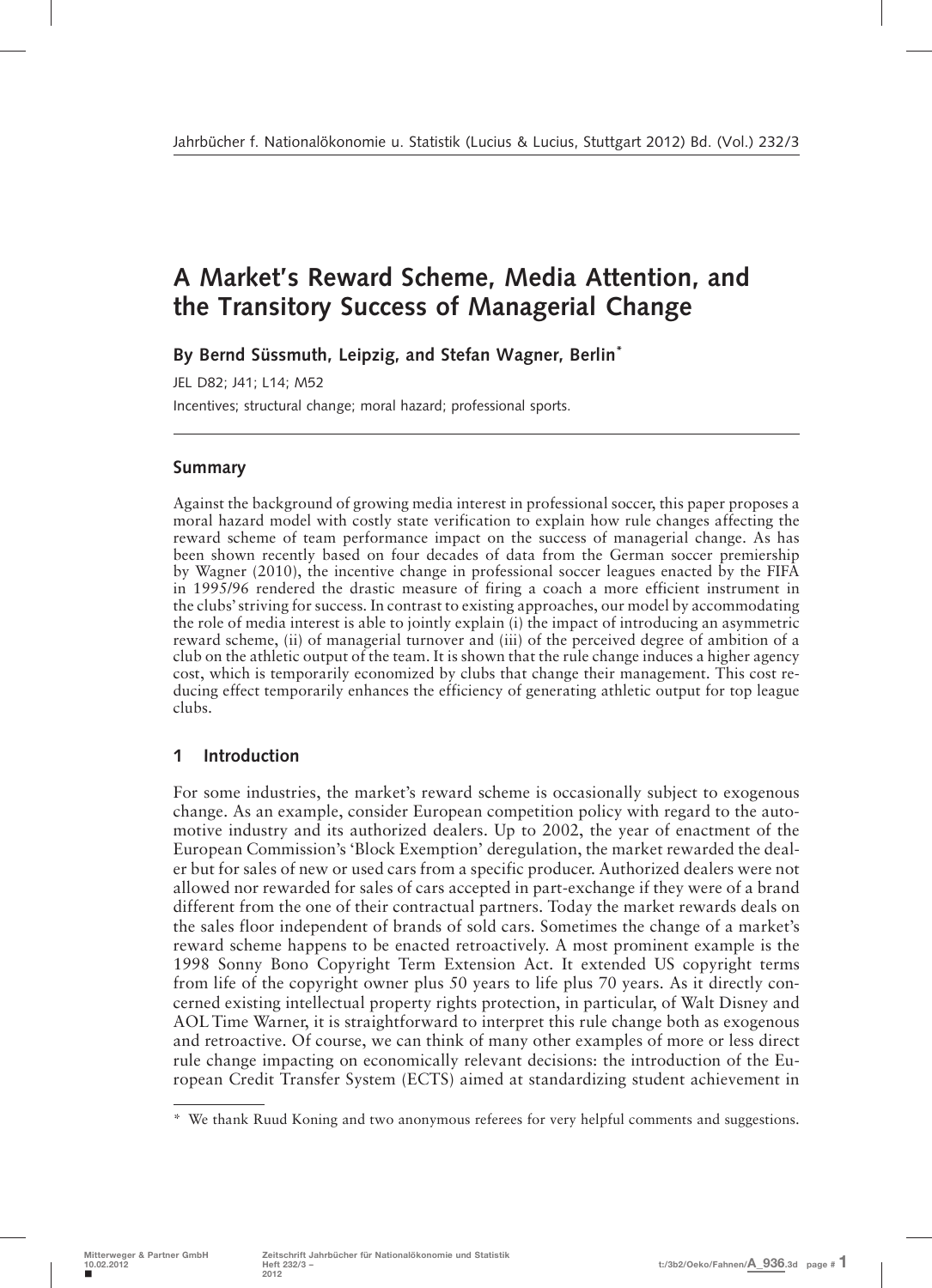higher education across Europe, the recently enacted performance-linked salary scheme for full professors in Germany (W-Besoldung) and so forth.

Soccer is the world's most pre-eminent sport. The FIFA (Fédération Internationale de Football Association) World Cup 2002 finals were watched by an all time high audience, i. e., 4.6-times per world inhabitant. In total, the World Cup 2002 and the World Cup 2006 drew a cumulative audience of 68.8 billion people or the world's population 11 times over. There is no doubt that the soccer industry is the most significant and visible sports industry in the world. As for the German top league, the Erste Bundesliga, TV rights were sold to 130 countries broadcasting the league. For the Bundesliga, revenues from media braodcasting are the primary source of revenues. For detail on the league's three-digit million Euros income from TV broadcasting rights see, for example, Kern and Süssmuth (2005). In 1995/96, the national markets (professional leagues) of this industry were subject to an exogenous change of reward scheme. The points awarded to the winner of a league match were increased from two to three.<sup>1</sup> Hiring and firing of players and managers<sup>2</sup> is a central part of the strategy space of top clubs to succeed in the premiership and thereby increase revenues. After the recruitment of squad and management, the rule change, therefore, can be regarded as an exogenous and retroactive change of reward scheme.

Recently, several authors analyzed the impact of managerial turnover on athletic team performance in professional soccer (e. g., Audas et al. 2002; Bruinshoofd/ter Weel 2003; Koning 2003; Wagner 2010). The evidence produced by these studies is mixed but can be summarized in the following way: If there is a positive effect at all, then it is either small or transitory or both. This paper contributes to the literature by extending the work of Wagner (2010) and proposing a model that by accommodating the role of media interest is able to integratedly explain (i) the impact of introducing an asymmetric reward scheme, (ii) of managerial turnover and (iii) of the perceived degree of ambition of a club on a team's athletic output. It is shown that the rule change induces a higher agency cost, which is temporarily economized by clubs that change their management. This cost reducing effect temporarily enhances the efficiency of generating athletic output for top league clubs.

## 2 Moral hazard and media attraction

According to anecdotal evidence, the administrative management of  $FC$  Bayern München, the most prominent among contemporary German soccer clubs, was less well informed about the training methods of its new coach in 2004<sup>3</sup> than were millions of TV viewers and tabloid readers through the immense detail on the new "brushing broom" reported on in the media.

This extreme form of monitoring the first days or weeks of a newly hired coach became ever more popular in the last decade. In fact, we expect it to even gain in weight as trai-

<sup>1</sup> In contrast to the rest of professional leagues in the world, for the English Premier League the rule change was established already in 1981 by the English Football Association (F. A.).

<sup>&</sup>lt;sup>2</sup> In order not to multiply terms, we henceforth treat 'manager' and 'coach' as synonyms, adhering to standard practice in the Anglo-Saxon leagues.

<sup>3</sup> In particular, Felix Magath (the succesor of Ottmar Hitzfeld, i. e. the new coach, in 2004) introduced training methods including medicine balls and cross country runs that were in great detail outlined and discussed in German mass media and Munich's daily tabloids.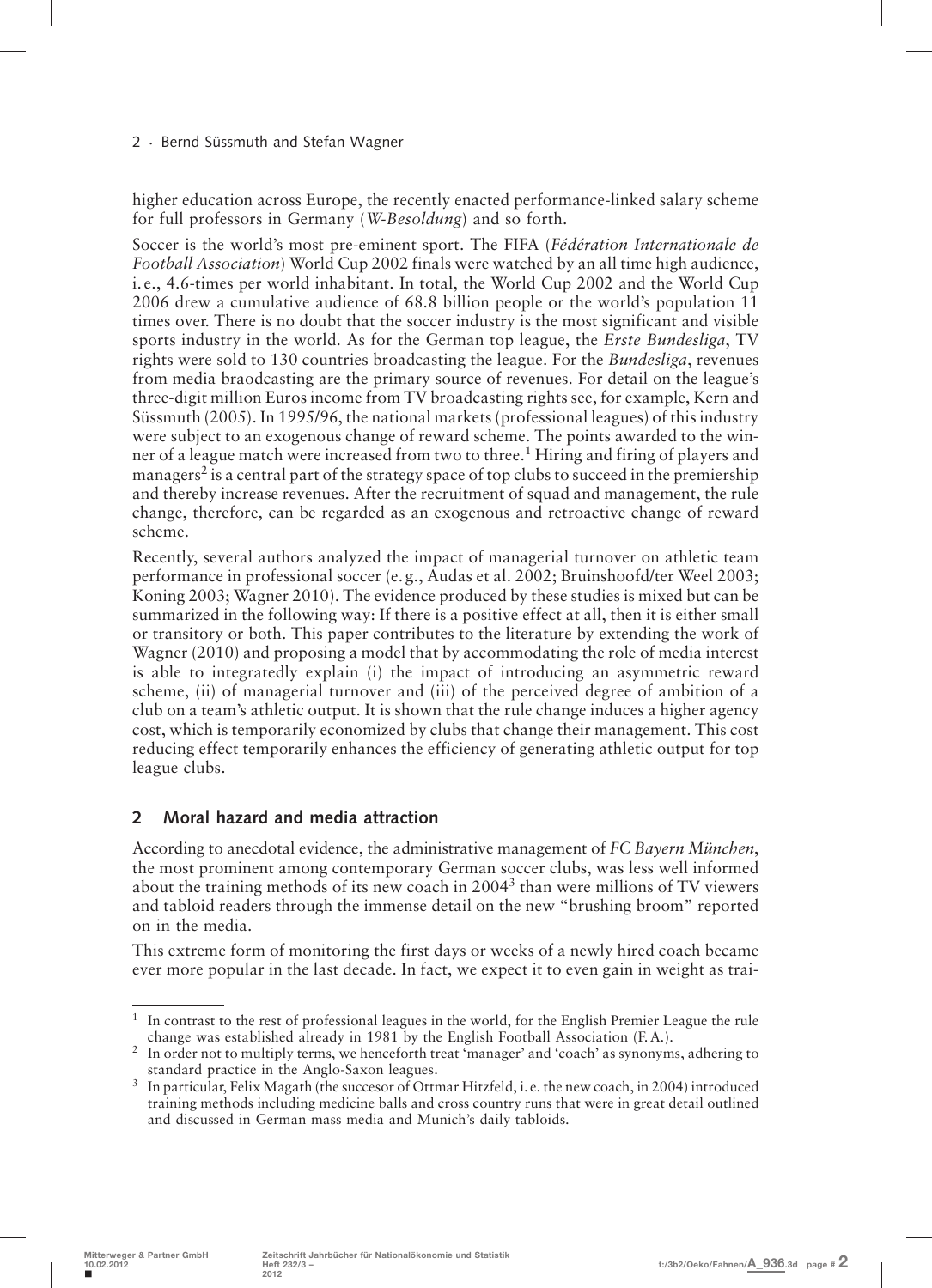ning kibitzers just started to make extensively use of news spreading web-based platforms or blogs like Twitter. To rationalize the implied effects of such phenomena, consider the immediate consequences of managerial turnover in top league soccer.

Assumption 1 Changing the coach temporarily alleviates the information asymmetry between coach (agent) and club (principal). This is due to the fact that screening a newly hired coach in the premiership is a "free lunch." In the short run, the monitoring cost is shifted on the media, experts, etc. This frees resources that can be spent to foster the competition among players of the squad (e. g. by hiring back-up players) or to strengthen individual incentives of players (e. g. through additional bonus payments).

It is straightforward to consider a club to be in one of three possible states:

| $\pi_L _{\overline{e}}$ | $\pi_L _e$ $\pi_M _{\overline{e}}$ |                                                                     | $\pi_M _e$ $\pi_H _{\overline{e}}$ | $\pi_H _e$ |
|-------------------------|------------------------------------|---------------------------------------------------------------------|------------------------------------|------------|
|                         |                                    | Figure 1 Three-states moral hazard model: conditional probabilities |                                    |            |

States and corresponding payoffs L, M, and H denote situations in which a team's results are predominately losses, draws, or wins, respectively; let payoffs be ordered and denoted accordingly:  $L < M < H$ . Performance depends on the effort of the manager (agent) to recruit and coach the team. It can be high  $\bar{e}$  or low  $\bar{e}$ . The coaching effort determines the respective conditional probability of a certain state, where obviously

$$
\pi_H|_{\vec{e}} = 1 - \pi_L|_{\vec{e}} - \pi_M|_{\vec{e}}
$$
 and 
$$
\pi_H|_{\vec{e}} = 1 - \pi_L|_{\vec{e}} - \pi_M|_{\vec{e}}
$$

need to hold. The state-dependent payoffs for the clubs (principals) determinetheir net income, that is their revenues net of allowances and shares in profit for the coaches

$$
x_j = pay - off - y_j
$$

for all payoffs  $\in \{L, M, H\}$ , where  $y_L, y_M$ , and  $y_H$  denote the respective performance-contingent premia of the coach.

Proposition 1 Given Assumption 1, a change of management is the more efficient, the higher the implied agency cost of the information asymmetry (i. e. the higher the cost of setting contractual incentives for the coach not to shirk and to maximize wins) that could be avoided in the short run.

In order to develop our corollary that the rules change implies a higher agency cost, we need to calculate and compare agency cost before and after the change of rules by the FIFA in 1995/96. To do so requires us to compute the principals' profit under full information as well as for a Pareto efficient contract under asymmetric information both for the situation before and after the incentive change.

#### 2.1 The model before the incentive change

#### 2.1.1 Full information reference case before change of reward scheme

Let us assume  $e^* \in \{e, \overline{e}\}$  for which we need to find the optimal contract  $\{y_L^*, y_M^*, y_H^*, e^*\}$ from the first mover's perspective, i. e., the perspective of the contract offering clubs. The clubs maximize their uncertain payoffs under a standard participation constraint (PC). In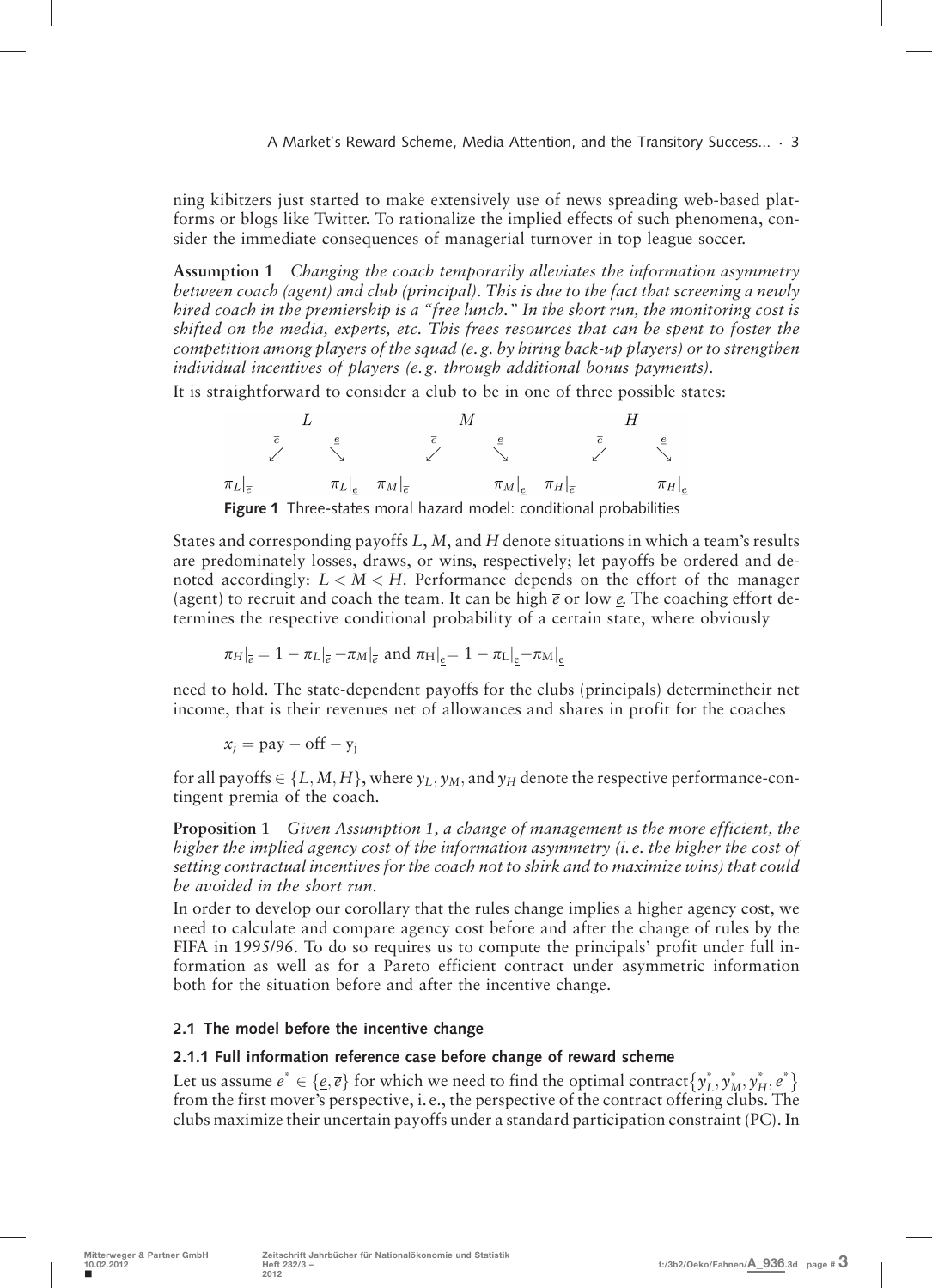terms of a manager's utility  $\nu$ , the PC ensures that the engagement at a minimum corresponds to (or exceeds) a certain reservation position  $\overline{v}_0$ , for example, realizable through an alternative offer. Let us assume  $L = 0$  and a standard concave utility function of a representative coach, this can be written as

$$
\max_{y_L, y_M, y_H, e, \bar{e}} u = -\pi_L y_L + \pi_M (M - y_M) + \pi_H (H - y_H)
$$
\n(1)

$$
\text{s.t. } v = \pi_L \sqrt{y_L} + \pi_M \sqrt{y_M} + \pi_H \sqrt{y_H} - e \ge \overline{v}_0,
$$
\n
$$
\text{(PC)}
$$

where  $\overline{v}_0$  denotes the reservation utility of the coach. For a Stackelberg-leadership of the clubs the PC is binding.

The corresponding Lagrangian function is

$$
\mathcal{L}=u+\lambda(v-v_0).
$$

From the first three first order conditions it follows that

$$
y_L^{-\frac{1}{2}} = y_M^{-\frac{1}{2}} = y_H^{-\frac{1}{2}} = \frac{2}{\lambda} \Leftrightarrow y_L^* = y_M^* = y_H^*.
$$

Substituting the latter expression in  $\overline{v}$ , we obtain

$$
y^* = (v_0 + e)^2,\tag{2}
$$

that is, state-independent optimal premia for the coaches.

Table 1 State-probabilities conditioned on managerial effort: before change of rules

State L MH  $\frac{e}{\epsilon}$   $\pi_L|_{e}$   $\pi_M|_{e}$   $\pi_H|_{e}$ Effort  $\vert$  = > <  $\overline{e}$   $\pi_L|_{\overline{e}}$   $\pi_M|_{\overline{e}}$   $\pi_H|_{\overline{e}}$ 

This is the standard result for a full information set-up. It follows that for  $e = \frac{e}{g}$  and  $e = \overline{e}$ ,  $y^* = y^*$  and  $\overline{y}^*$ , where  $y^* < \overline{y}^*$ , respectively. That is, the clubs have to set incentives in terms of adequate premia, in order to ensure a particular effort of coaches by means of distinctive contracts. Which of the two possible contract offers,  $\{e^*; y^*\}$  and  $\{\overline{e}^*; \overline{y}^*\}$ , is made to the coach depends on the implied utility  $u^*$  for the club. Let us assume a uniform distribution of state's probabilities of a coach who is relatively more inclined to shirk (i.e.,  $e = e$ ):  $\{\pi_L|_e = \pi_M|_e = .\pi_H|_e\}$ ; while for diligent agents (i.e.,  $e = \overline{e}$ ), we suppose  $\{\pi_H |_{\vec{e}} > \pi_L |_{\vec{e}} > \pi_M |_{\vec{e}}\}.$  From equations (1) and (2) it follows that  $u^*|_{e} < u^*|_{\vec{e}}.$  Therefore, under full information and *before* the change of the league's reward scheme, the optimal contract is  $\{\vec{e}^*, \vec{y}^*\}$ , implying a state-independent premium for the coach and generating<br>contract is  $\{\vec{e}^*, \vec{y}^*\}$ , implying a state-independent premium for the coach and generating an amount of utility  $u^*|_{\bar{e}}$  for the club. Table 1 summarizes the conditional probabilities and their changing with a coaching effort for our reference case.

Think of a coach switching from  $\underline{e}$  to  $\overline{e}$  in the reference case in the following way. Due to more efficient coaching, the team is capable of winning a higher share of matches played.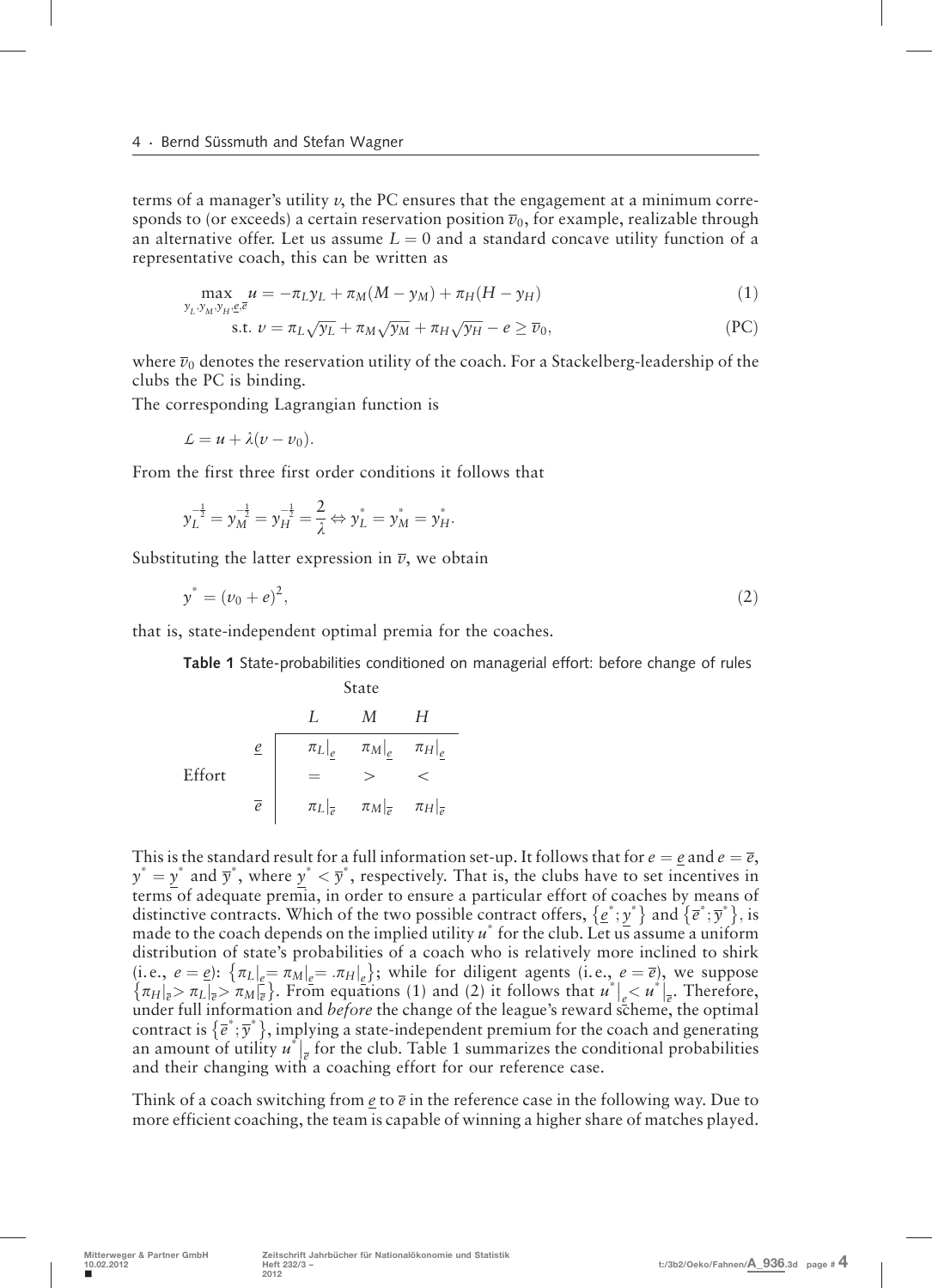As indicated by the strict inequality sign (Table 1), this is due to winning more on-thebubble matches that would have otherwise resulted in a draw. There is a variety of possible reasons for this improvement, for example, a better physical constitution of the squad. In terms of relative frequencies it implies that  $\pi_H|_e + \Delta = \pi_H|_{\overline{e}}$  and  $\pi_M|_{\underline{e}} - \Delta = \pi_M|_{\overline{e}}$  where  $0 < \Delta < 1$  represents the relative frequency of draws turned into wins due to applying coaching effort  $\bar{e}$  instead of  $\epsilon$ . It is noteworthy, already at this stage of the analysis, that  $\Delta$  is solely due to a change in coaching effort and thus will remain the same after reforming the reward scheme.

#### 2.1.2 Asymmetric information case before change of reward scheme

To guarantee a decent coaching effort  $\bar{e}$  in the asymmetric information case, implying the promise (i. e., a higher probability) for a successful league performance of the team, an incentive compatibility constraint (IC) of the form  $\pi_L|_{\bar{e}}\sqrt{y_L} + \pi_M|_{\bar{e}}\sqrt{y_M} + \pi_H|_{\bar{e}}\sqrt{y_H} - \bar{e} \ge$  $\pi_L|_{\mathcal{E}}\sqrt{y_L} + \pi_M|_{\mathcal{E}}\sqrt{y_M} + \pi_H|_{\mathcal{E}}\sqrt{y_H} - \mathcal{E}$  is required in maximization problem (1). The corresponding Lagrangian function is

$$
L = \overline{u} + \lambda (\pi_L|_{\overline{e}} \sqrt{y_L} + \pi_M|_{\overline{e}} \sqrt{y_M} + \pi_H|_{\overline{e}} \sqrt{y_H} - \overline{e} - \overline{v}_0)
$$
  
+ $\xi [(\pi_L|_{\overline{e}} - \pi_L|_{\underline{e}}) \sqrt{y_L} + (\pi_M|_{\overline{e}} - \pi_M|_{\underline{e}}) \sqrt{y_M} + (\pi_H|_{\overline{e}} - \pi_H|_{\underline{e}}) \sqrt{y_H} - \overline{e} + \underline{e}],$ 

where the first line represents a manifestation of the PC and the second line a manifestation of the IC, respectively.

From the first order condition corresponding to the derivative of the Lagrangian function with respect to  $\xi$  we get

$$
\sqrt{\hat{y}_H} = \frac{\overline{e} - \underline{e}}{\pi_H|_{\overline{e}} - \pi_H|_{\underline{e}}} + \frac{\pi_L|_{\overline{e}} - \pi_L|_{\underline{e}}}{\pi_H|_{\overline{e}} - \pi_H|_{\underline{e}}} \sqrt{\hat{y}_L} + \frac{\pi_M|_{\overline{e}} - \pi_M|_{\underline{e}}}{\pi_H|_{\overline{e}} - \pi_H|_{\underline{e}}} \sqrt{\hat{y}_M},\tag{3}
$$

where the hat denotes incentive compatible premia.

Assumption 2 For State L, that is a situation in which a team's results are predominately losses, and the pay-off of the club goes to zero we plausibly assume a zero-premium for the coach.

Under Assumption 2, equation (3) simplifies to

$$
\sqrt{\hat{y}_H} = \frac{\overline{e} - \underline{e}}{\pi_H |_{\overline{e}} - \pi_H |_{\underline{e}}} + \frac{\pi_M |_{\overline{e}} - \pi_M |_{\underline{e}}}{\pi_H |_{\overline{e}} - \pi_H |_{\underline{e}}} \sqrt{\hat{y}_M} \Leftrightarrow
$$
\n
$$
\hat{y}_M = \frac{\hat{y}_H}{b^2} - a^2 = \hat{y}_H - a^2,
$$
\n
$$
a^2 = \left(\frac{\pi_M |_{\overline{e}} - \pi_M |_{\overline{e}}}{\pi_M |_{\overline{e}}}\right)^2
$$
\n
$$
a^2 = \left(\frac{\pi_M |_{\overline{e}} - \pi_M |_{\overline{e}}}{\pi_M |_{\overline{e}}}\right)^2
$$
\n
$$
a^2 = \left(\frac{\pi_M |_{\overline{e}} - \pi_M |_{\overline{e}}}{\pi_M |_{\overline{e}}}\right)^2
$$
\n
$$
a^2 = \frac{\pi_M |_{\overline{e}} - \pi_M |_{\overline{e}}}{\pi_M |_{\overline{e}}}
$$
\n
$$
(4)
$$

where  $b^2 = \left(\frac{\pi_M|_{\bar{e}} - \pi_M|_e}{\pi_H|_{\bar{e}} - \pi_H|_e}\right)$ = 1 since  $\pi_H|_{\underline{e}} + \Delta = \pi_H|_{\overline{e}} \wedge \pi_M|_{\underline{e}} - \Delta = \pi_M|_{\overline{e}}$  and  $a^2 =$  $\frac{\overline{e}-\underline{e}}{\pi_H|_{\overline{e}}-\pi_H|_{e}}$  $\sqrt{2}$  $> 0.$ 

Hence, for constant values of  $v_0$ , it follows for the optimal state-contingent premia offered to coaches that  $\hat{y}_H > \hat{y}_M$ . By equation (4) and the PC, there are two equations with two unknowns that can readily be solved for  $\hat{y}_H$  and  $\hat{y}_M$ . Obviously,  $\hat{y}_H > \hat{y}_M$  is required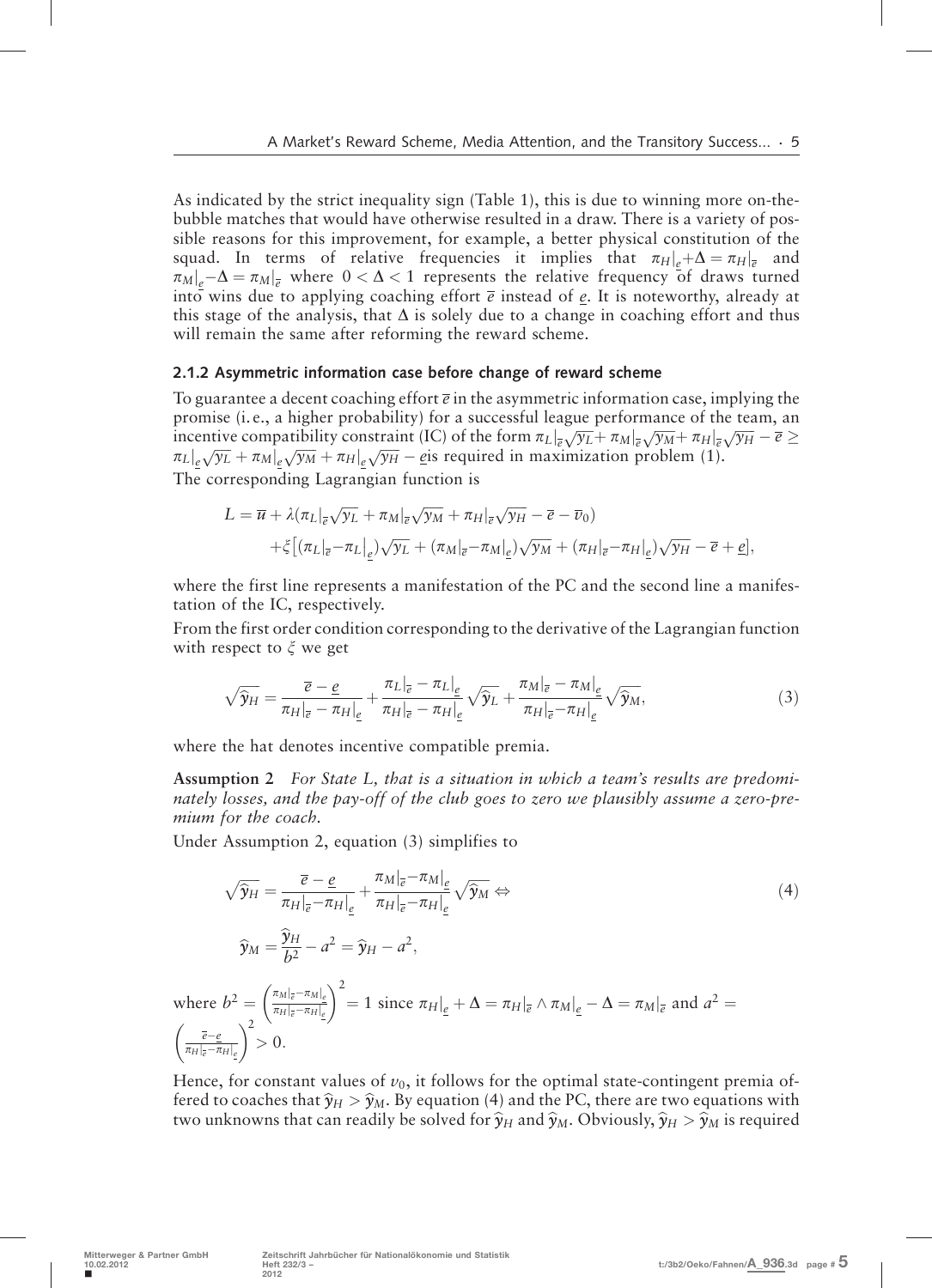

Figure 2 Certain and uncertain situation: before rule change

to generate enough uncertainty for the coach to work efficiently. The corresponding  $u_0$  is calculated from inserting  $\hat{y}_H$  and  $\hat{y}_M$ .into the utility function of clubs. The implied agency costs (AC) amount to  $AC_0 = u_0^* - u_0$ , where the former is obtained from the full information reference case. Figure 2 makes the point, where  $u_0^*$  is represented by the line that is closer to the origin, while  $u_0 < u_0^*$  is given by its parallel, which lies further off the origin.

### 2.2 The model after the incentive change

### 2.2.1 Full information reference case after change of reward scheme

Assumption 3 In accordance with empirical evidence (Garicano/Palacios-Huerta 2005), we introduce the 1995/96 FIFA incentive change, which (everything else equal) consists in a higher weight in terms of league points for wins, as resulting in a decrease of the relative frequency of draws.

Table 2 State-probabilities conditioned on managerial effort: after

| State          |                                     |                                     |                                     |
|----------------|-------------------------------------|-------------------------------------|-------------------------------------|
| $L$            | $M$                                 | $H$                                 |                                     |
| $e$            | $\widetilde{\pi}_L _e$              | $\widetilde{\pi}_M _e$              | $\widetilde{\pi}_H _e$              |
| $E$            | $=$                                 | $<$                                 |                                     |
| $\overline{e}$ | $\widetilde{\pi}_L _{\overline{e}}$ | $\widetilde{\pi}_M _{\overline{e}}$ | $\widetilde{\pi}_H _{\overline{e}}$ |

It follows that the probability for draws (State M) a priori and irrespective of managerial changes decreases, while the probability for the other outcomes  $(L \text{ and } H)$  increases.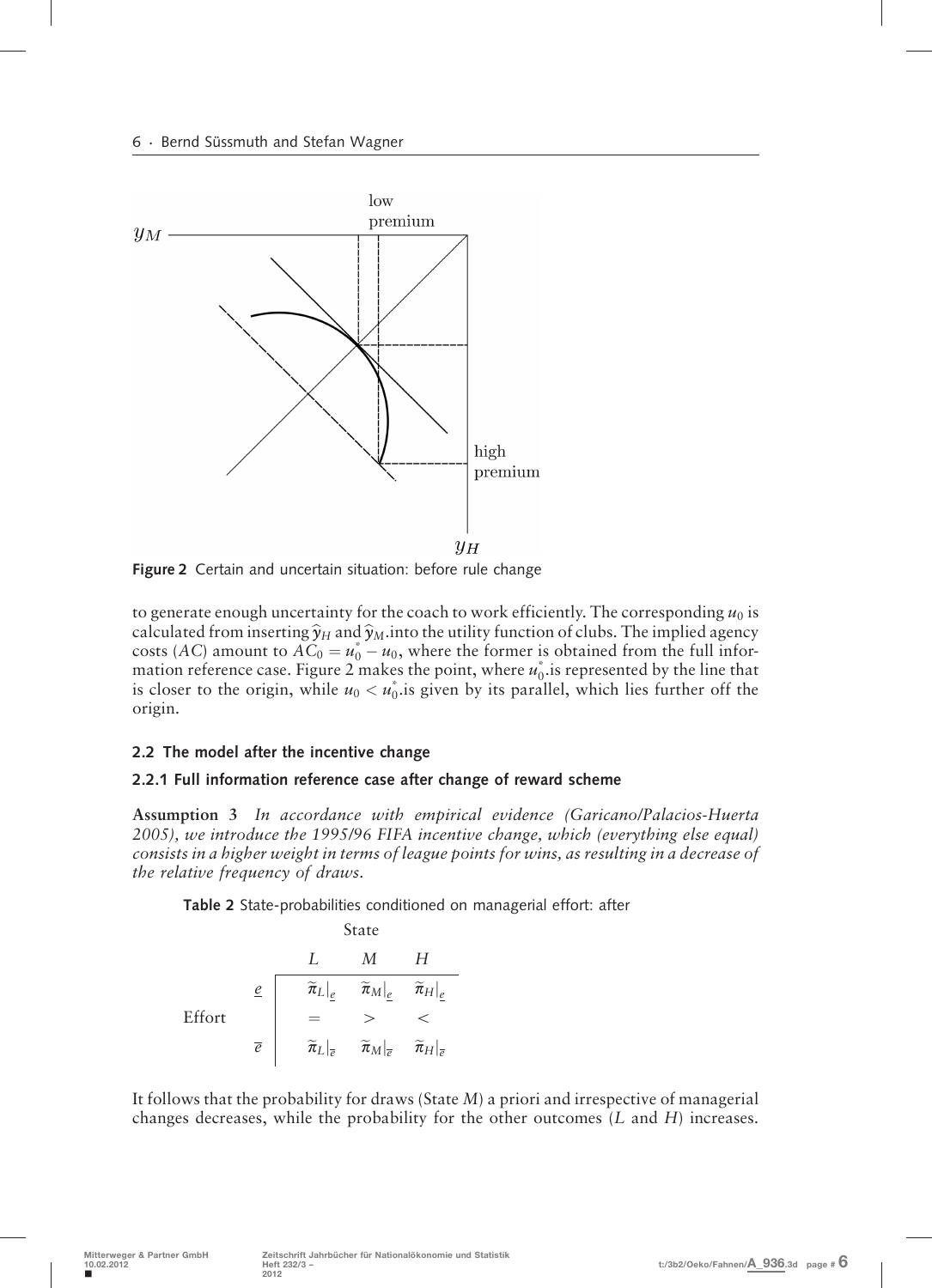As there is no definite empirical answer how exactly the probabilities reallocate, we suppose that the probability of  $H$  and  $L$  each increases by half the decline in the probability of M. <sup>4</sup> In Table 2 the first row of probabilities is related to the first row of probabilities in Table 1 as follows:  $\widetilde{\pi}_M|_e = \pi_M|_e - \Omega$ ,  $\widetilde{\pi}_L|_e = \pi_L|_e + \Omega/2$ ,  $\widetilde{\pi}_H|_e = \pi_H|_e + \Omega/2$ , where  $0 < \Omega < 1$ . As noted above, the effect from the different levels of coaching effort remains untouched, that is,  $\widetilde{\pi}_H|_{\underline{e}} + \Delta = \widetilde{\pi}_H|_{\overline{e}}$  and  $\widetilde{\pi}_M|_{\underline{e}} - \Delta = \widetilde{\pi}_M|_{\overline{e}}$  where  $0 < \Delta < 1$ .

From equations (1) and (2) it is easily found that under symmetric information the principal's utility in the state-independent premium case remains unchanged, that is,  $u_0^* = u_1^* = u^*.$ 

#### 2.2.2 Asymmetric information case after change of reward scheme

It is fairly obvious that the distance between  $\hat{y}_H$  and  $\hat{y}_M$ , will not change compared to the situation before the rule change (Table 1) due to neither  $a^2$  nor  $b^2$  having changed. However, we need to clarify if and how state-contingent premia change. To do so, consider the first order condition corresponding to the derivative of the Lagrangian function with respect to  $\lambda$  above

$$
c^2 \equiv \overline{e} + \nu = \left(\widetilde{\pi}_M|_{\overline{e}}\right)^2 \widehat{\mathbf{y}}_M + \left(\widetilde{\pi}_H|_{\overline{e}}\right)^2 \widehat{\mathbf{y}}_H
$$

and recall that  $\hat{\mathbf{y}}_H = \hat{\mathbf{y}}_M + a^2$ . Solving for  $\hat{\mathbf{y}}_H$ , we get

$$
\widehat{y}_H = \frac{c^2 - \left(\widetilde{\pi}_H|_{\overline{e}}\right)^2 a^2}{\left(\widetilde{\pi}_M|_{\overline{e}}\right)^2 + \left(\widetilde{\pi}_H|_{\overline{e}}\right)^2}.
$$
\n(5)

As  $\widetilde{\pi}_M |_{\overline{e}}$  decreases and  $\widetilde{\pi}_H |_{\overline{e}}$  increases, it remains indeterminate whether state-contingent premia  $\widehat{y}_M$  and  $\widehat{y}_H$  actually need to be raised or cut. However, since  $u = \pi_M(M - y_M) +$  $\pi_H (H - y_H)$  and  $\pi_M$  changes (i. e. falls) by two-times the percentage points  $\pi_H$  changes (i. e. increases), utility level u decreases, i.e.  $u_1 < u_0$ ; see footnote 4.

The latter implies that Proposition 1 holds. Accordingly, the change of the reward scheme generates a higher agency cost that can be temporarily economized by a club replacing its coach:  $AC_1 = u^* - u_1 > AC_0 = u^* - u_0$ . In Figure 3 this corresponds to the distance between the solid and the dotted line compared to the distance between the solid and the dashed line. The avoided cost can be used to hire new players or for any other productivity enhancing measure. Therefore, they also temporarily lead to a better performance of clubs that change their management after the league's reward scheme reform in comparison to clubs that did so before. Figure 3 visualizes agency costs that can be economized after a rule change (compared to the situation before the change), in particular, by a club that attracts a relatively high media attention through a relatively high level of aspiration. As by regulation, teams are after the start of a season only during the winter

This assumption is quite well in accordance with German data. The distribution of outcomes of home-matches over the 1990/91-1994/95 season is: 46.5 % wins, 30.6 % draws, 22.8 % losses. For the 1996/97-2000/01 seasons corresponding figures are 49 % (i.e. +2.5 %) wins, 25.9 % (i. e. -4.7 %) draws, and 25.1 % (i. e. +2.3 %). We owe this information to one of the anonymous referees. Notice, however, that the observed decline in draws may also partly be due to the financial attractiveness of the UEFA Champions League that increased around the same time. Assuming that teams pursue participation in this competition, they may play more riskily and hence incur fewer draws.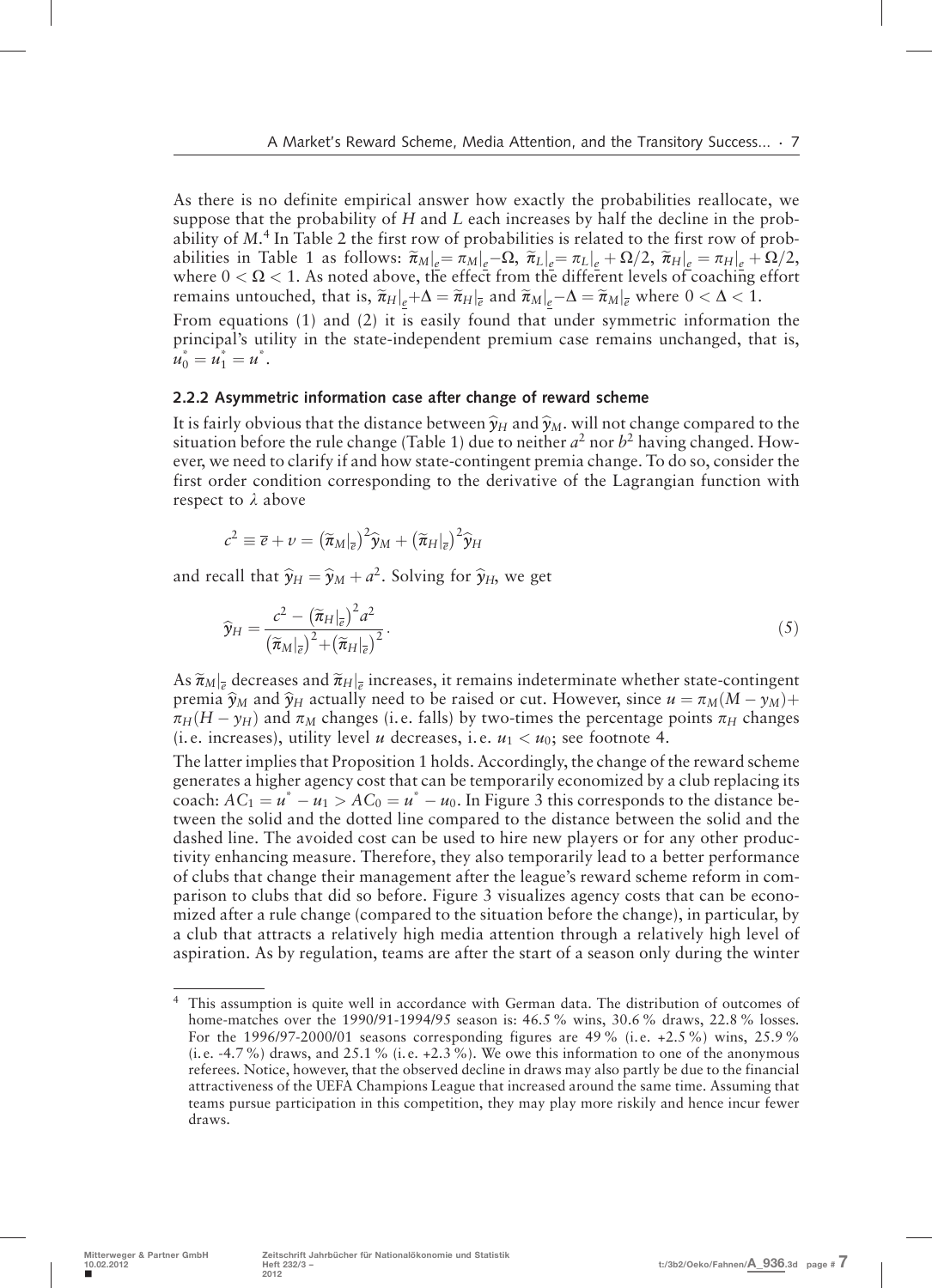

Figure 3 Certain and uncertain situation: before and after rule change

break allowed to sign new players to foster competition in the squad financed through the above sketched mechanism, dismissals before the winter break should be more effective than after it.

Summing up, our model bears four central testable implications:

Hypothesis 1. The introduction of the three points rule makes mid-season coach replacements, at least, temporarily more effective.

Hypothesis 2. The performance effect is the higher, the higher is the media interest as reflected by the perceived degree of ambition or aspiration level of a club.

Hypothesis 3. Due to higher media interest teams ranked at either the top flight or bottom end of the league table stand to gain more from mid-season dismissals than middle of table ranked teams.

Hypothesis 4. Coach replacements before the winter break are more effective as new coaches have a credible threat point through the generated possibility of hiring new players during the break.

## 3 Evidence

The empirical analysis follows two major tracks. First, we study the within-group effects among the clubs that changed their management over the period of observation before and after the rule change by the FIFA in 1995/96. We also discriminate between withinseason and in-between two seasons managerial turnover. In a second subsection, we focus on within-season managerial change and compare mean differences for groups with treatment (managerial change) and for control groups without treatment (no managerial change) before and after the structural break. Finally, we test whether the differences-in-differences are statistically significant, and descriptively compare the share of clubs facing relegation for the different regimes. Results from difference-in-differences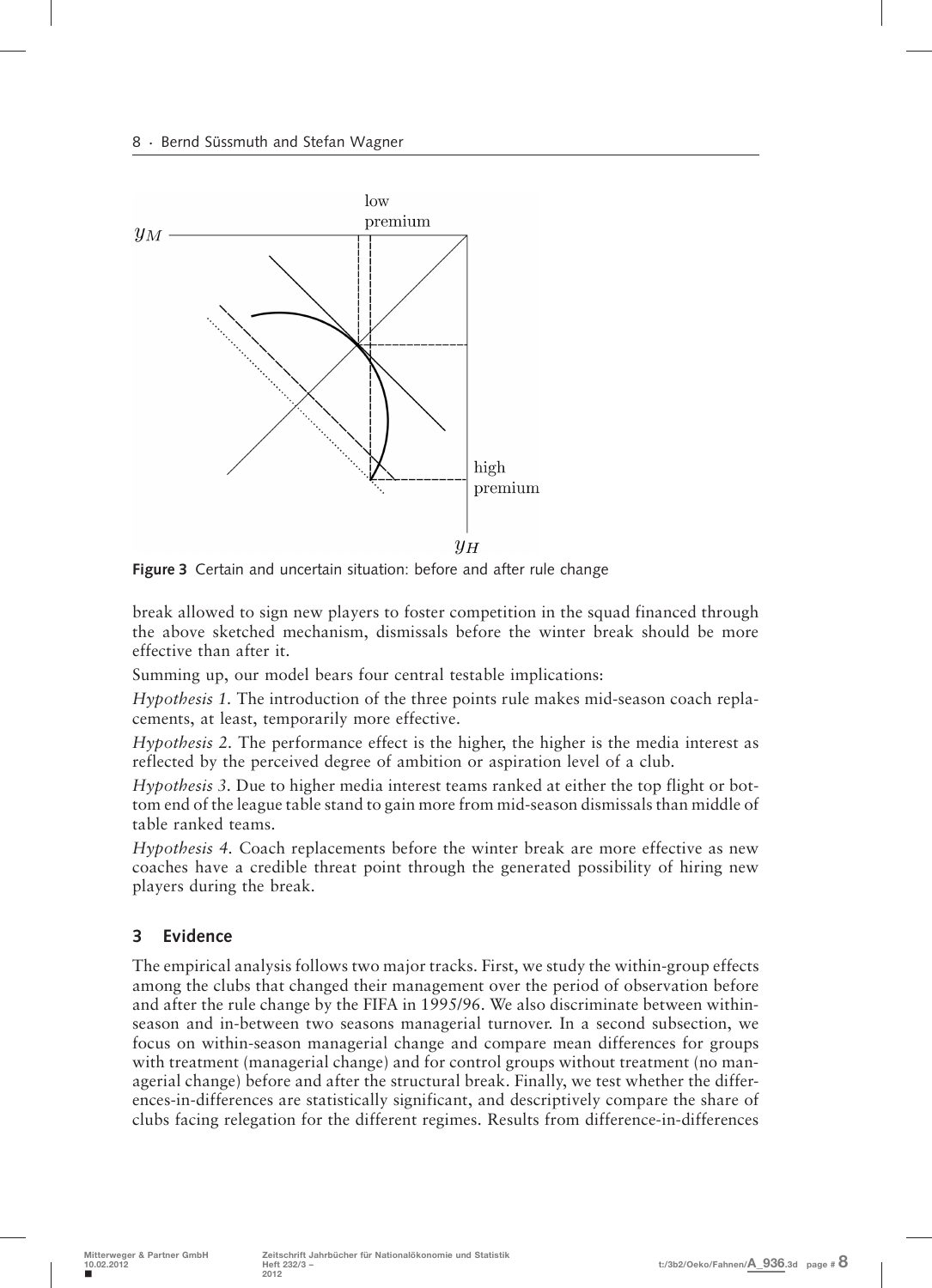estimations are given in the final subsection. The analysis and interpretation widely follows Wagner (2010).

#### 3.1 Management changing group: within-group differences

As can be seen from Figure 4, there is a clear-cut and statistically significant decrease of average scores in terms of league points from the point in time 12 match days before the resignation (-12) to one match before the change (-1):  $\mu_{-12}^{<95/96} - \mu_{-1}^{<95/96} =$  $0.74 - 0.41 = 0.33$  and  $\mu_{-12}^{\geq 95/96} - \mu_{-1}^{\geq 95/96} = 0.93 - 0.3 = 0.63$ . The superscript denotes whether the managerial change took place before ( $<$ 95/96) or after ( $\geq$  95/96) the rule change. Note, these sample mean differences refer to the clubs with a within-season turnover of the management. They are statistically significant at all conventional levels of significance. Obviously, the teams also show the worst performance immediately before the managerial change takes place (-1). The first match after the change on average clearly shows the strongest increase in performance:  $\mu_{+1}^{<95/96} - \mu_{-1}^{<95/96} =$  $0.80 - 0.41 = 0.39^{**}$  and  $\mu_{+1}^{\geq 95/96} - \mu_{-1}^{\geq 95/96} = 1.33 - 0.3 = 1.03^{**}$ . Again, both mean differences are highly significant (at the one per cent level of significance), denoted by '\*\*'. This picture is confirmed if we compare the average athletic performances from a season's start to the point in time of the managerial change (subscript 'before') with the performances after the change to the end of the season (subscript 'after'):  $\mu_{\text{after}}^{0.95/96} - \mu_{\text{before}}^{0.85/96} = 0.89 - 0.75 = 0.14^{**}$  and  $\mu_{\text{after}}^{295/96} - \mu_{\text{before}}^{295/96} = 1.27 - 0.99 = 0.28^{**}$ . As can be seen from Figure 4, particularly the clubs changing their management after season



Note: black (grey) line – within-season (interseasonal) turnover squares (triangles) – before (after) rule change, i. e., 1995/96

#### Figure 4 Within-group mean differences in performance I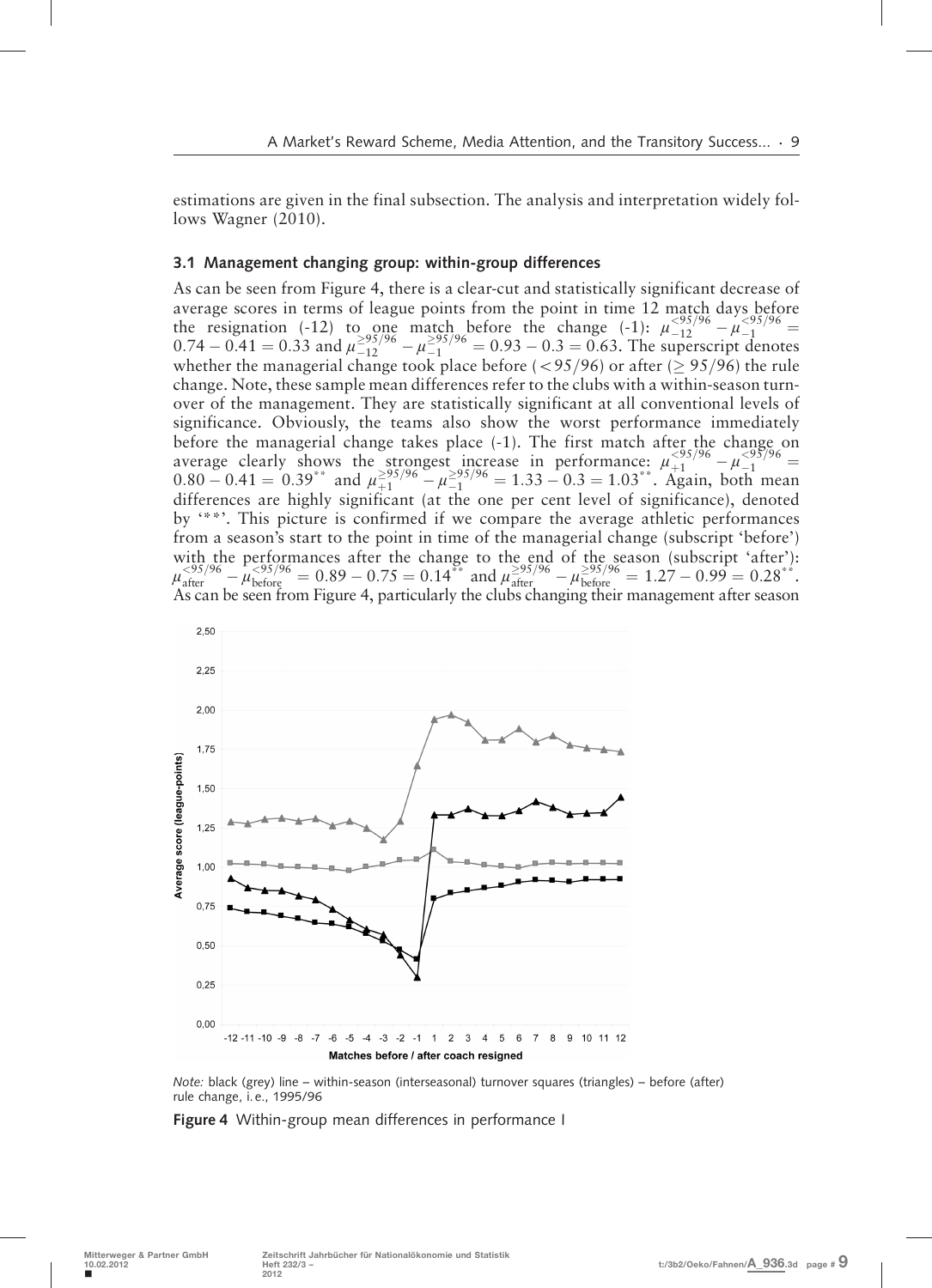| Window                |           | Within-season |           | Interseasonal |
|-----------------------|-----------|---------------|-----------|---------------|
|                       | < 1995/96 | $>$ 1995/96   | < 1995/96 | >1995/96      |
| $[+4 \div -4]$        | $0.29**$  | $0.72**$      | 0.01      | $0.56**$      |
| $[+8 \div -8]$        | $0.24**$  | $0.56**$      | 0.03      | $0.54**$      |
| $[+12 \div -12]$      | $0.18**$  | $0.52**$      | 0.00      | $0.45**$      |
| $[+17 \div -17]$      |           |               | 0.04      | $0.35*$       |
| $[+34 \div -34]$      |           |               | $0.04*$   | $0.26*$       |
| [after $\div$ before] | $0.14**$  | $0.28**$      | 0.00      | $0.18*$       |

Table 3 Within-group mean differences in performance I Performance measure: scores (league points)

Note: \*, \*\* denotes significance at 5, 1 per cent level of significance.

1995/96 are set on a higher performance trajectory immediately after resigning their unsuccessful coaches (black-colored triangles graph).

The results are somehow different for the interseasonal changes. Before the rule change starting with season 1995/96, we do not observe any obvious differences in performance over the whole time frame. The corresponding grey-colored squares graph in Figure 4 merely shows any volatility over the different match days. Statistically there is no significant difference in these means. However, for the period after the FIFA's rule change, there is a clear and statistically significant improvement in performance reaching a higher trajectory, beginning with the second match after the managerial change (grey-colored triangles graph).

Table 3 gives a detailed summary of our findings for different time frames (windows), where, for example  $[+4 \div -4]$  denotes the difference of league points scored on average between one and four matches after hiring a new coach and league points scored on average between one and four matches before firing the coach.

A striking feature of Figure 2 is that for both changing regimes (interseasonal and intraseasonal) the clubs significantly outperformed particularly after the 1995/96 rule change (squares vs. triangles). It should be noted that qualitatively the statistical significance in mean differences is preserved both for re-scaling the pre-1995/96 scores with a scaling factor of 1.33, taking into account the different reward schemes, and for counterfactually calculating the league points after season 1995/96 according to the pre-1995/96 scheme.<sup>5</sup>

Figure 5 and Table 4 replicate the previous analysis applying the average league rank instead of points as a performance measure. At first sight, the results are merely in line with our previous findings. However, as the league rank - in contrast to average league points - is crucially dependent on a club's history of results before the managerial change, we need to take this path dependency into account. An adequate time frame for the league rank effect of managerial turnover is to compare the rank the match day before the change of coaches (-1) with the average rank after the premiership ends or up to the next managerial change that happens within the same season. The corresponding mean differences are displayed in the last row of Table 4. They are statistically significant at any conventional level of significance. Remarkably, the average rank improvement nearly doubles after the rule change in 1995/96.

<sup>5</sup> Respective test results are available on request from the authors.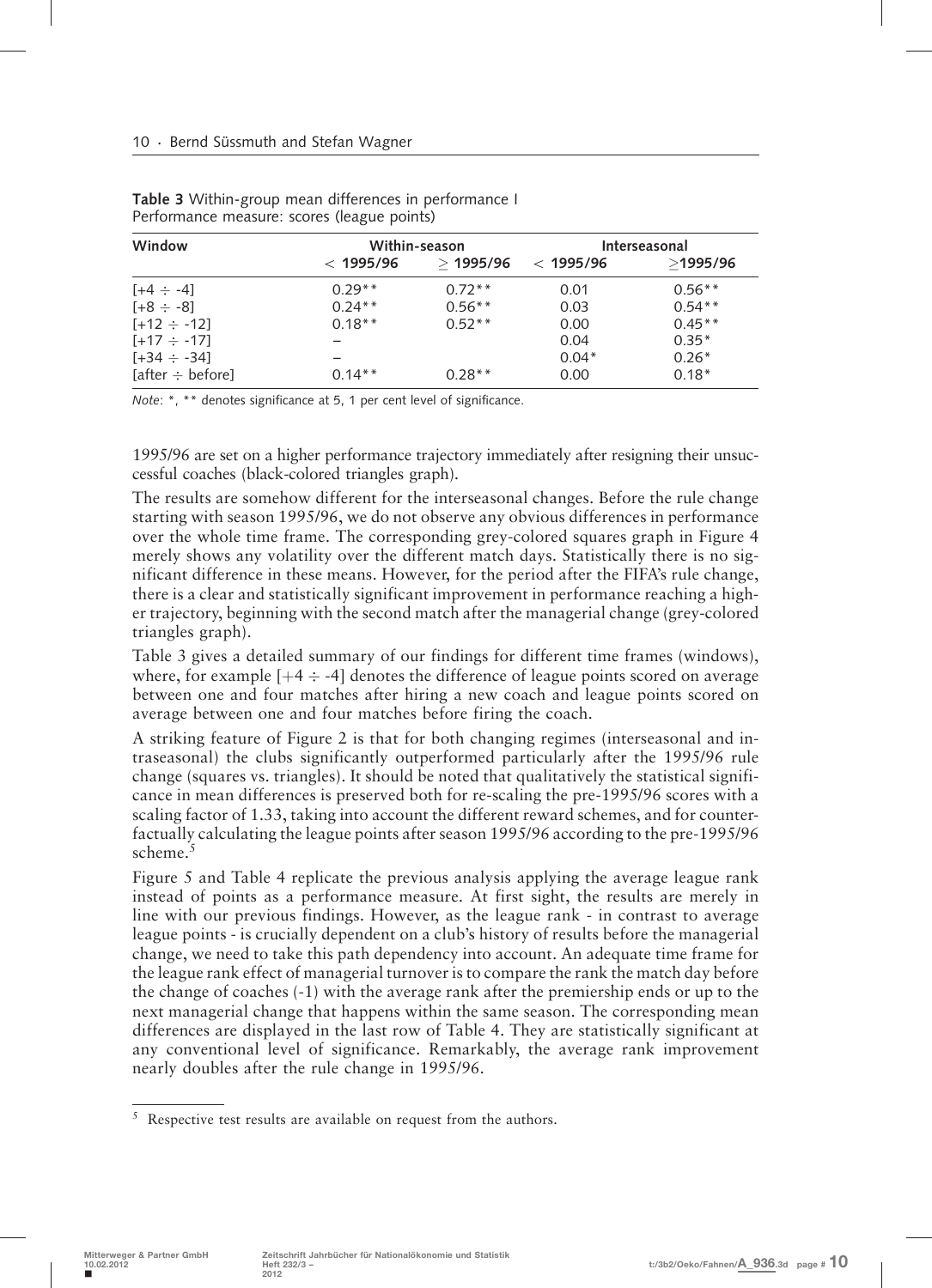

Note: black (grey) line – within-season (interseasonal) turnover squares (triangles) – before (after) rule change, i. e., 1995/96

Figure 5 Within-group mean differences in performance II

| Window                |           | Within-season |           | Interseasonal |
|-----------------------|-----------|---------------|-----------|---------------|
|                       | < 1995/96 | $>$ 1995/96   | < 1995/96 | $>$ 1995/96   |
| $[+4 \div -4]$        | $-0.29**$ | $-0.06$       | $-0.06$   | 1.22          |
| $[+8 \div -8]$        | $-0.81**$ | $-0.57$       | $-0.32$   | 1.43          |
| $[+12 \div -12]$      | $-1.13**$ | $-0.41$       | $-0.32$   | 1.26          |
| $[+17 \div -17]$      |           |               | $-0.10$   | 1.25          |
| $[-34 \div -34]$      |           |               | 0.11      | 1.63          |
| [after $\div$ before] | $0.76**$  | $1.41**$      | $-0.39$   | 1.90          |

| Table 4 Within-group mean differences in performance II |  |
|---------------------------------------------------------|--|
| Performance measure: league table ranks                 |  |

Note: \*, \*\* denotes significance at 5, 1 per cent level of significance.

#### 3.2 Management changing group vs. control group

In the following, we focus on within-season managerial turnover. The black-colored graphs in Figure 6 and 7 correspond to their black-colored counterparts in Figures 4 and 5, respectively. However, they are now plotted against the corresponding control groups' grey-colored graphs. Tables 5 and 6 represent the analogue of Tables 3 and 4 for our control groups. It is noteworthy that except for the [after  $\div$  before]-time frame no mean difference, i. e., neither for league points nor league ranks, is statistically significant. Since the rule change in 1995/96, the positive effect for the period from the match before the managerial change of the competitor's coach (-1) to the end of the premiership or of the competitor's coach's incumbent period in terms of league ranks is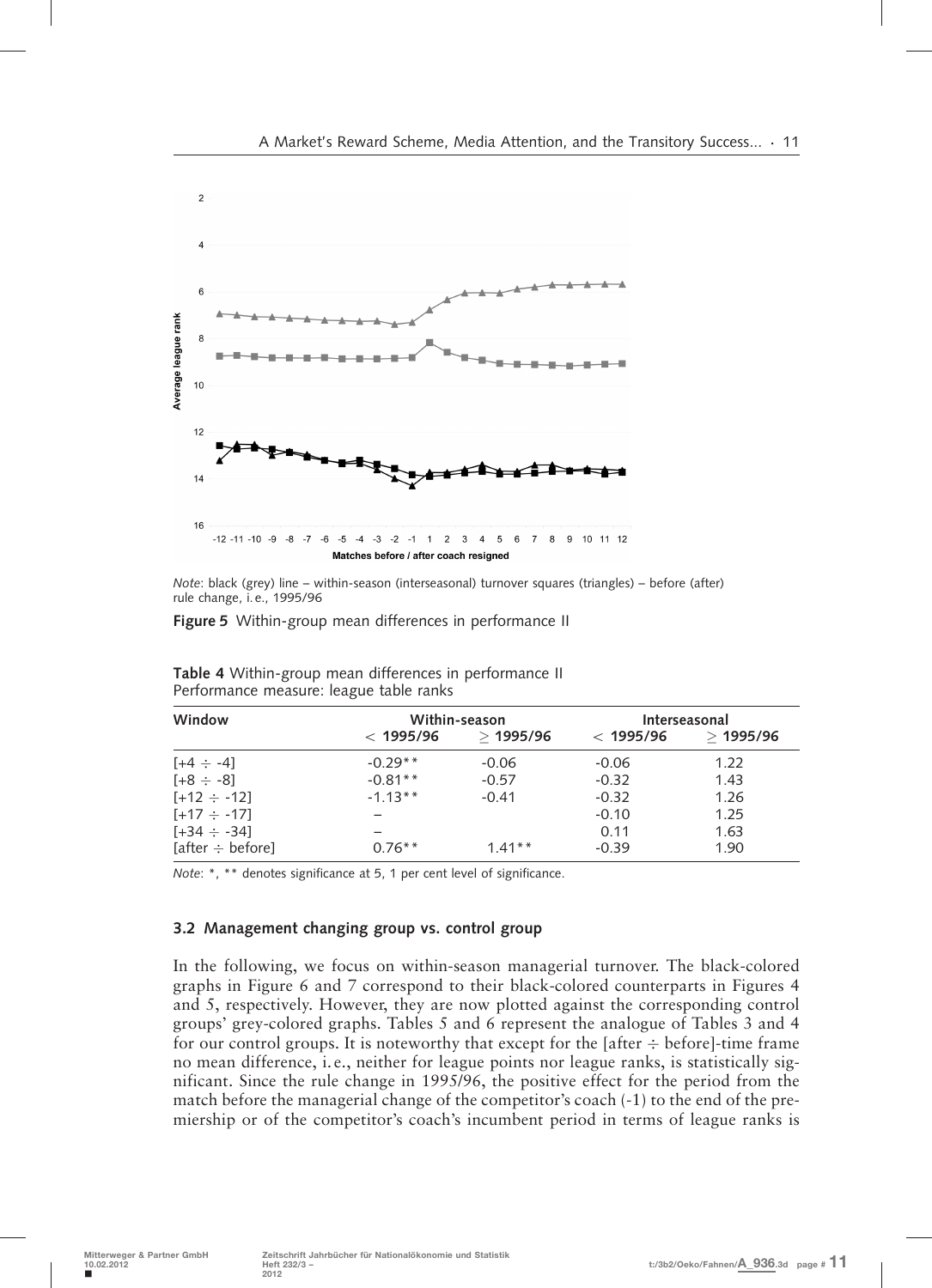

Note: black (grey) line – management changing (control) group squares (triangles) – before (after) rule change, i. e., 1995/96

Figure 6 Across-group mean differences (within-season) I



Note: black (grey) line – management changing (control) group squares (triangles) – before (after) rule change, i. e., 1995/96

Figure 7 Across-group mean differences (within-season) II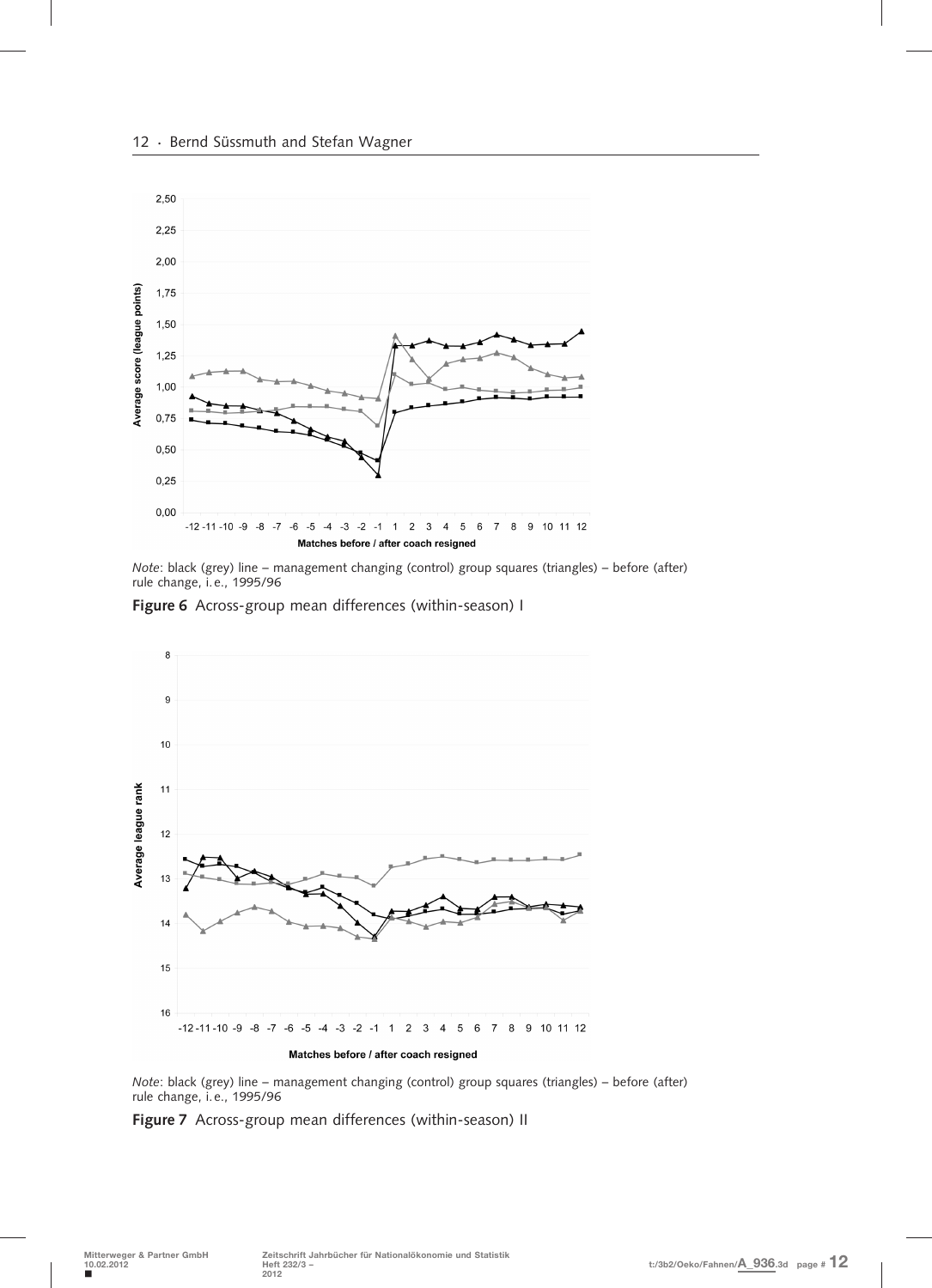| Window                |           | Within-season |           | Interseasonal |
|-----------------------|-----------|---------------|-----------|---------------|
|                       | < 1995/96 | $>$ 1995/96   | < 1995/96 | $>$ 1995/96   |
| $[+4 \div -4]$        | $0.14**$  | $0.22*$       | $-0.08$   | $-0.05$       |
| $[+8 \div -8]$        | $0.15**$  | 0.18          | $-0.02$   | $-0.05$       |
| $[+12 \div -12]$      | $0.19**$  | 0.00          | 0.01      | $-0.11$       |
| $[+17 \div -17]$      |           |               | 0.01      | 0.08          |
| $[+34 \div -34]$      |           |               | 0.02      | 0.00          |
| [after $\div$ before] | $0.18**$  | $0.23**$      | $-0.05*$  | $-0.05$       |

Table 5 Control-group mean differences in performance I Performance measure: scores (league points)

Note: \*, \*\* denotes significance at 5, 1 per cent level of significance.

|                                         | Table 6 Control-group mean differences in performance II |
|-----------------------------------------|----------------------------------------------------------|
| Performance measure: league table ranks |                                                          |

| Window                |           | Within-season |           | Interseasonal |
|-----------------------|-----------|---------------|-----------|---------------|
|                       | < 1995/96 | $>$ 1995/96   | < 1995/96 | $>$ 1995/96   |
| $[+4 \div -4]$        | $0.38**$  | 0.09          | 0.05      | $-2.67*$      |
| $[+8 \div -8]$        | $0.54**$  | 0.12          | 0.06      | $-2.38*$      |
| $[+12 \div -12]$      | 0.42      | 0.08          | 0.21      | $-1.71$       |
| $[+17 \div -17]$      |           |               | 0.33      | $-1.39$       |
| $[+34 \div -34]$      |           |               | $1.01*$   | $-0.58$       |
| [after $\div$ before] | $0.88**$  | $0.77**$      | $-0.25$   | $-1.86$       |

Note: \*, \*\* denotes significance at 5, 1 per cent level of significance.

| <b>Table 7</b> Differences in mean differences in performance I |  |  |
|-----------------------------------------------------------------|--|--|
| Performance measure: scores (league points)                     |  |  |

| Window                |           | Within-season |           | Interseasonal |
|-----------------------|-----------|---------------|-----------|---------------|
|                       | < 1995/96 | $>$ 1995/96   | < 1995/96 | $>$ 1995/96   |
| $[+4 \div -4]$        | $0.15**$  | $0.48**$      | 0.09      | $0.61*$       |
| $[+8 \div -8]$        | $0.10*$   | $0.39**$      | 0.05      | $0.59**$      |
| $[+12 \div -12]$      | 0.00      | $0.52**$      | $-0.01$   | $0.55**$      |
| $[+17 \div -17]$      |           |               | 0.02      | 0.27          |
| [after $\div$ before] | $-0.18$   | 0.04          | $0.05*$   | $-0.23*$      |

Note: \*, \*\* denotes significance at 5, 1 per cent level of significance.

#### Table 8 Differences in mean differences in performance II Performance measure: league table ranks

| Window            |           | Within-season |           | Interseasonal |
|-------------------|-----------|---------------|-----------|---------------|
|                   | < 1995/96 | $>$ 1995/96   | < 1995/96 | $>$ 1995/96   |
| $[+4 \div -4]$    | $-0.87**$ | $-0.16$       | 0.02      | $3.89*$       |
| $[+8 \div -8]$    | $-1.35**$ | $-0.70$       | $-0.24$   | $3.79*$       |
| $[+12 \div -12]$  | $-1.55**$ | $-0.50$       | $-0.46$   | 2.97          |
| $[+17 \div -17]$  |           |               | $-0.37$   | 2.64          |
| $fafter \div -11$ | $-0.12$   | 0.64          | $-0.14$   | $3.76*$       |

Note: \*, \*\* denotes significance at 5, 1 per cent level of significance.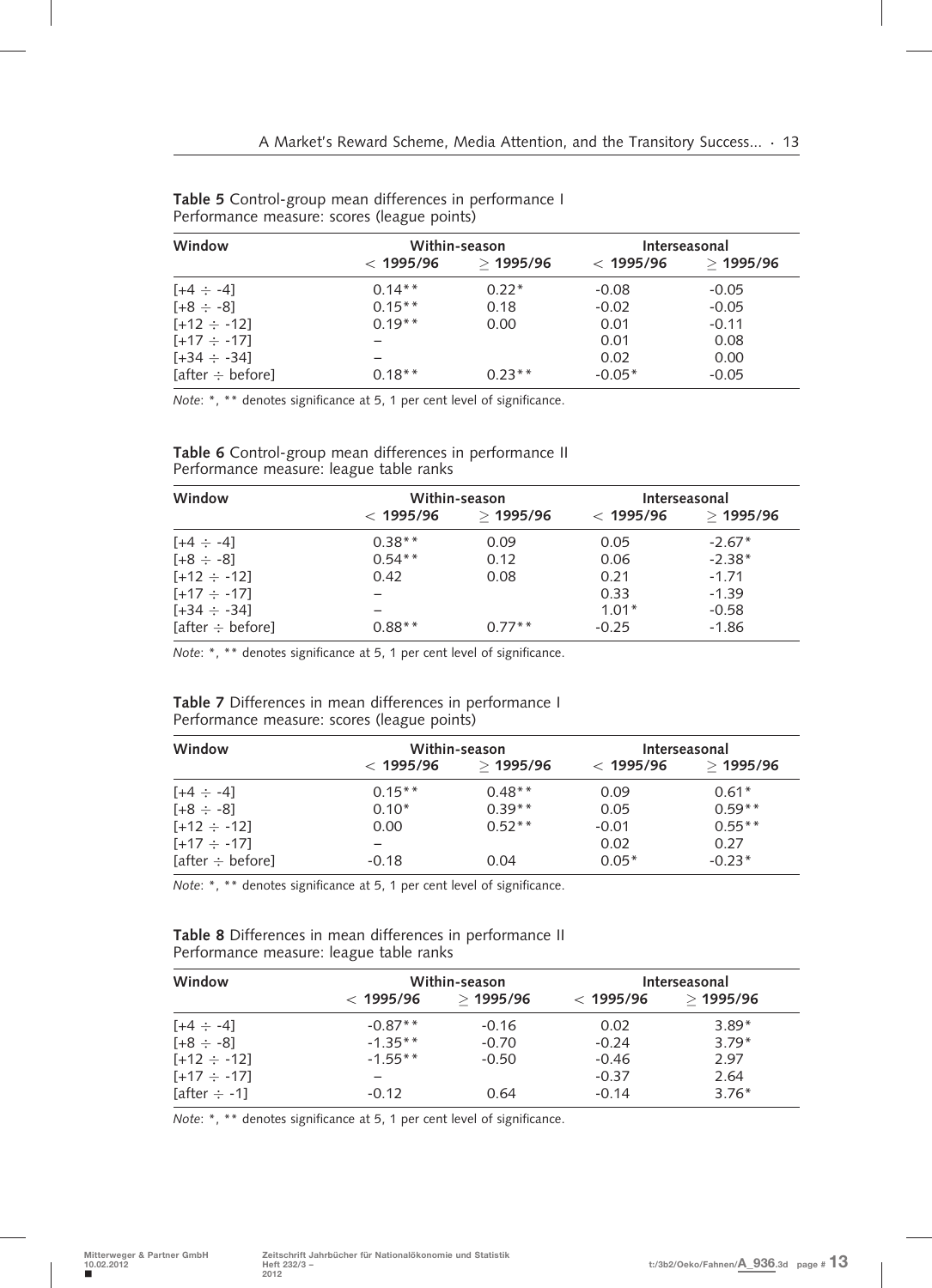

Figure 8 Share of realized relegations; turnover date vs. end of season

about half the size of the respective treatment group (0.77 vs. 1.41; see the last row entry in the third column of Table 6 and 4, respectively). The test results for a test of differences in the mean differences of the two groups is summarized in Table 7 and 8 for the two different measures of performance. The difference in mean differences under the null is zero for this test. Interestingly, on average the clubs with managerial turnover signifi-



Figure 9 Share of realized relegations, turnover at six days to end of season vs. end of season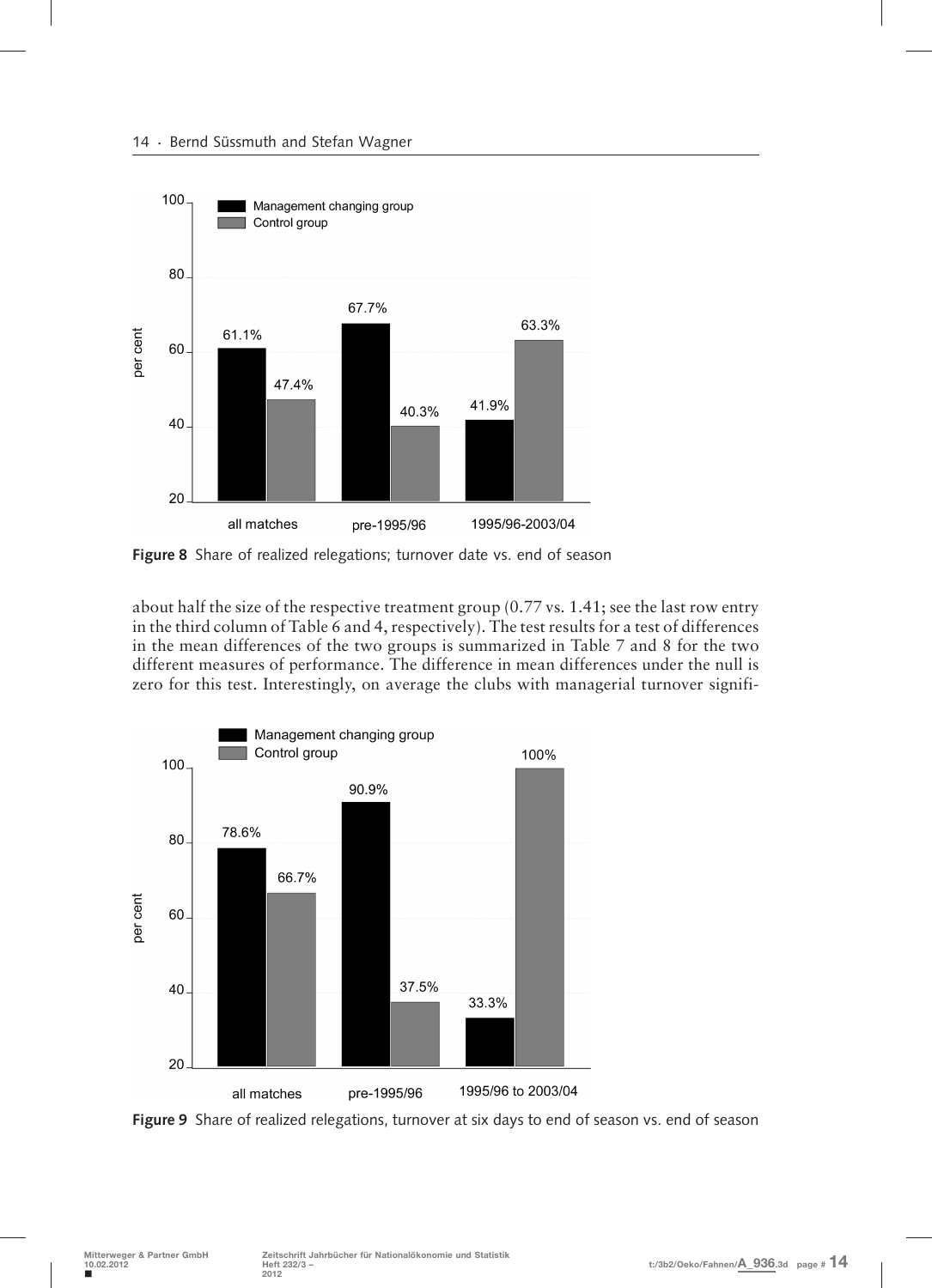cantly outperform the control group in terms of league points after the rule change. This, however, does not apply to the whole season. While there is a systematic difference in the performance of the management changing group compared to the control group in the short run, there is no systematic difference over the whole period. This caveat is in line with the evidence of existing studies that do not account for the structural break induced by the rule change.

A final performance measure that is economically of paramount importance is the 0/1 event of relegation. In order to assess the impact the FIFA's rule change had on this measure, we calculate the share of clubs that at the end of the season ranked at the relegation implying bottom of the league to clubs that did so at the date of the managerial change. The lower this share, the more successful we would assess the turnover. The evidence is striking, in particular, when looking at a subsample of teams that ranked on a relegation implying rank six match days before the end of season. Figure 8 and 9 make the point.

### 3.3 Difference-in-differences estimates

Table 9 reports difference-in-differences estimates with the average number of points awarded to a team in the four games after a coach replacement and the four games before the replacement as dependent. Positive values indicate a performance increase under the new coach. Independents are (i) coach replacement, that is a dummy variable being 1 for teams that replaced its coach and being 0 for the control teams. If the findings from the event study hold, the effect of this variable should be positive; (ii) coach replacement under the 3-points-rule. An additional interaction term is included to the analysis being equal to one for coach replacements that took place under the 3-points rule. As controls, we include relative rankings, i.e., a team's rank in the league table at a given time t is supposed to be a good indicator of its strength since it is based on the cumulative number of points obtained during a season until time  $t$ . Using this information, we construct a measure indicating whether a team played relatively strong or relatively weak opponents by simply computing the average difference in the rank of the opponent and the team which changed its manager. This is done for the four games after and for the four games before the replacement took place. If the average is high, this indicates that a team played weak opponents. The regression of the performance effect of a coach's resignation contains the difference of these averages (relative rankings). Positive values indicate that a team's opponents in the games under the new coach were ranked worse in the league tables than the opponents under the old coach. Additionally, we controlled for a coach resignation after the season break (dummy) as well as for match home advantages of teams. Finally, the variable "aspiration level" captures the difference between the ranking of a team at the end of the previous season and the ranking when its coach was replaced. Generally, it can be assumed that greater aspiration levels are associated with a higher level of media interest for the club in general. The results confirm that our moral hazard model proposed above is well in accordance with the data: The introduction of the three points rule made the succession of a coach, at least, transitorily more effective (hypothesis 1), and this performance effect isthe higher, the higher is the media interest as reflected by the perceived degree of ambition or "aspiration level" of a club (Table 9): hypothesis 2. At first sight, there also seems some support for our hypothesis 4 as coach replacements after the winter break are found to be less effective as indicated by the negative sign of corresponding coefficient estimates in Table 9.

However, the latter confirmation of hypothesis 4 is not robust as can be seen from estimates shown in Table 11, 12, and 13. Actually, the significant interacted coefficient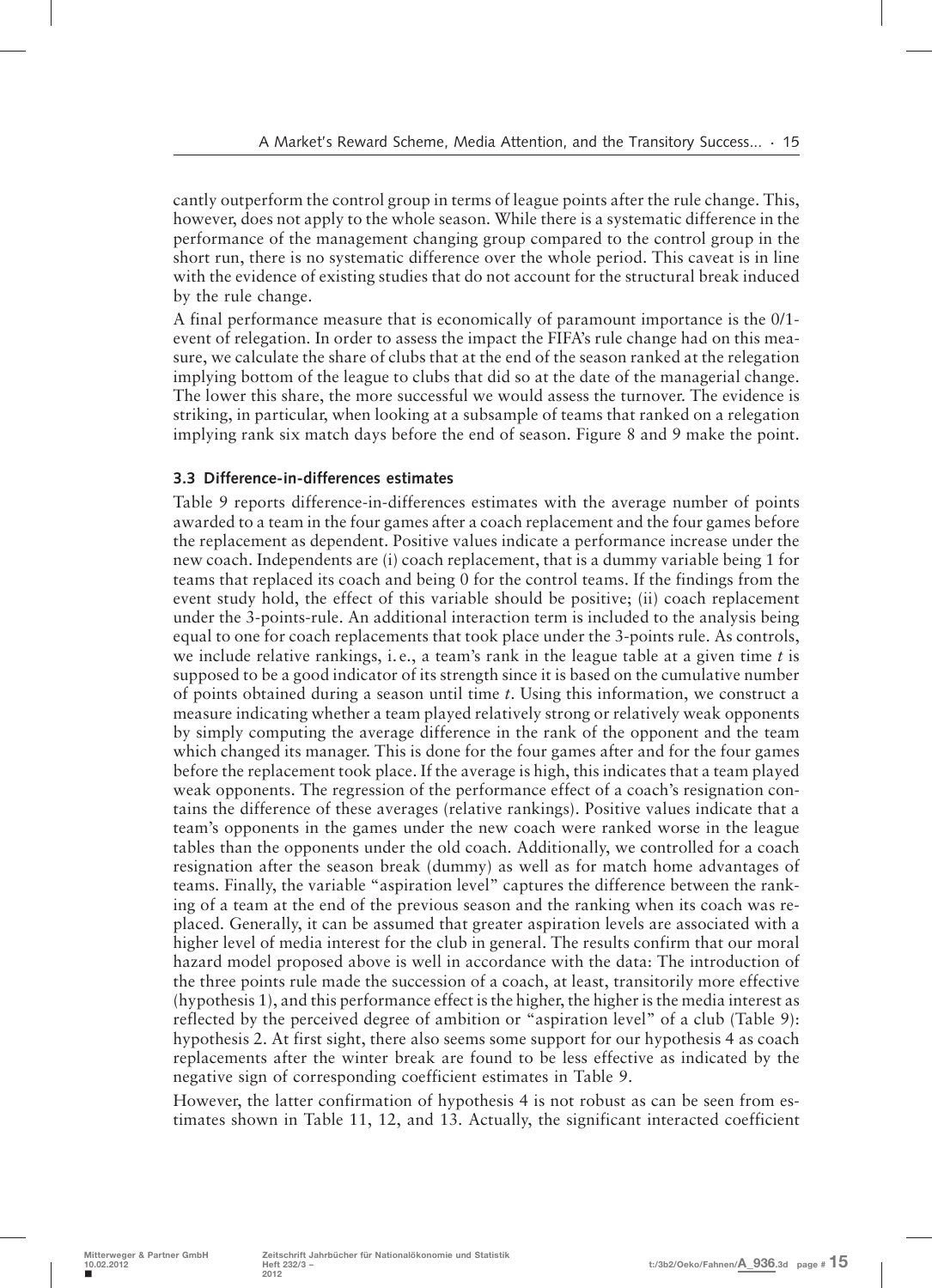| Table 9 Difference-in-differences estimates for different reward schemes                                                                                                                                                                                                        |                      |                                                                     |                        |                                   |                                                                                                      |                                                     |                                                                       |
|---------------------------------------------------------------------------------------------------------------------------------------------------------------------------------------------------------------------------------------------------------------------------------|----------------------|---------------------------------------------------------------------|------------------------|-----------------------------------|------------------------------------------------------------------------------------------------------|-----------------------------------------------------|-----------------------------------------------------------------------|
| Performance Change<br>(After-before)                                                                                                                                                                                                                                            | $\widehat{\epsilon}$ | 3-points-rule<br>1963-1995                                          | 1995-2003              | $\widehat{\Omega}$<br>Total       | 2-points-rule<br>1963-1995                                                                           | 1995-2003                                           | <b>Total</b>                                                          |
| Aspiration level                                                                                                                                                                                                                                                                |                      | $0.015**$                                                           | 0.019                  | $0.016**$                         | $0.015**$                                                                                            | $0.017 +$                                           | $0.016**$                                                             |
|                                                                                                                                                                                                                                                                                 |                      | [0.005]                                                             | $[0.015]$<br>$0.085**$ | $[0.005]$<br>$0.041**$            |                                                                                                      |                                                     | 0.005                                                                 |
| Relative rankings                                                                                                                                                                                                                                                               |                      |                                                                     |                        |                                   |                                                                                                      |                                                     | $0.036**$                                                             |
|                                                                                                                                                                                                                                                                                 |                      | $\begin{array}{c} 0.031** \\ \text{[0.006]} \\ 0.716** \end{array}$ | 0.020]                 | $[0.007]$<br>0.734**              |                                                                                                      |                                                     | $[0.006]$<br>0.714**                                                  |
| Home advantage                                                                                                                                                                                                                                                                  |                      |                                                                     |                        |                                   |                                                                                                      |                                                     |                                                                       |
|                                                                                                                                                                                                                                                                                 |                      | $[0.141]$<br>$-0.108$ *                                             | [0.597]                | [0.156]                           | $\begin{array}{l} [0.005] \\ 0.031 \\ 0.006] \\ [0.006] \\ 0.716 \\ [0.141] \\ -0.108 \end{array} ,$ | 0.010]<br>0.057 **<br>0.014]<br>0.0725 +<br>0.055 - | [0.135]                                                               |
| After Winter-break                                                                                                                                                                                                                                                              |                      |                                                                     | $-0.083$               |                                   |                                                                                                      |                                                     |                                                                       |
|                                                                                                                                                                                                                                                                                 |                      | $[0.053]$<br>0.205 **                                               | [0.169]                | $-0.094 +$<br>[0.055]<br>0.191 ** | [0.053]                                                                                              | $\begin{bmatrix} 0.116 \\ 0.330 \end{bmatrix}$ **   |                                                                       |
| Mgmt. change (1/0)                                                                                                                                                                                                                                                              |                      |                                                                     | $0.489**$              |                                   | $0.205**$                                                                                            |                                                     |                                                                       |
|                                                                                                                                                                                                                                                                                 |                      | [0.053]                                                             | [651, 0]               | [0.058]                           | [0.053]                                                                                              | [0.109]                                             | $\begin{bmatrix} 0.048 \\ 0.205 \\ 0.0501 \\ 0.156 \end{bmatrix}^{*}$ |
| (0/1)<br>Mgmt. change 3pts(                                                                                                                                                                                                                                                     |                      |                                                                     |                        | $0.403**$                         |                                                                                                      |                                                     |                                                                       |
|                                                                                                                                                                                                                                                                                 |                      |                                                                     |                        | [680.0                            |                                                                                                      |                                                     | [0.077]                                                               |
| Constant                                                                                                                                                                                                                                                                        |                      | $0.128*$                                                            | 0.243                  | $0.143**$                         | $0.128 *$                                                                                            | 0.128                                               | $0.124**$                                                             |
|                                                                                                                                                                                                                                                                                 |                      | [0.052]                                                             | [0.167]                | [0.055]                           | [0.052]                                                                                              | [0.115]                                             | 0.048                                                                 |
| N obs                                                                                                                                                                                                                                                                           |                      | 375                                                                 | 110                    | 485                               | 375                                                                                                  | 110                                                 | 485                                                                   |
| R-squ.                                                                                                                                                                                                                                                                          |                      | 0.18                                                                | 0.24                   | 0.21                              | 0.18                                                                                                 | 0.25                                                | 0.20                                                                  |
| Notes: Regression coefficients from regression of differences before-after an event (+/- 4 matches) where + denotes signicance at 10 %, *5%, and ** at 1% level<br>respectively; reward schemes (1), (2) were applied both factually and counterfactually (depending on period) |                      |                                                                     |                        |                                   |                                                                                                      |                                                     |                                                                       |

Consistent standard errors given in rectangular parentheses. Consistent standard errors given in rectangular parentheses.

Data: Coverage is all 39 seasons played in the *Erste Bundesliga f*rom 1963/64 until 2002/2003: A season starts in the second half of a calendar year .most often in<br>August.and ends in May, each season contains a winter bre Data: Coverage is all 39 seasons played in the Erste Bundesliga from 1963/64 until 2002/2003: A season starts in the second half of a calendar year .most often in August.and ends in May, each season contains a winter break; total number of (a) clubs = 48, (b) managers = 281, and (c) matches = 12,4888; data source: IMPIRE AG (www.bundesliga-datenbank.de)

# 16 · Bernd Süssmuth and Stefan Wagner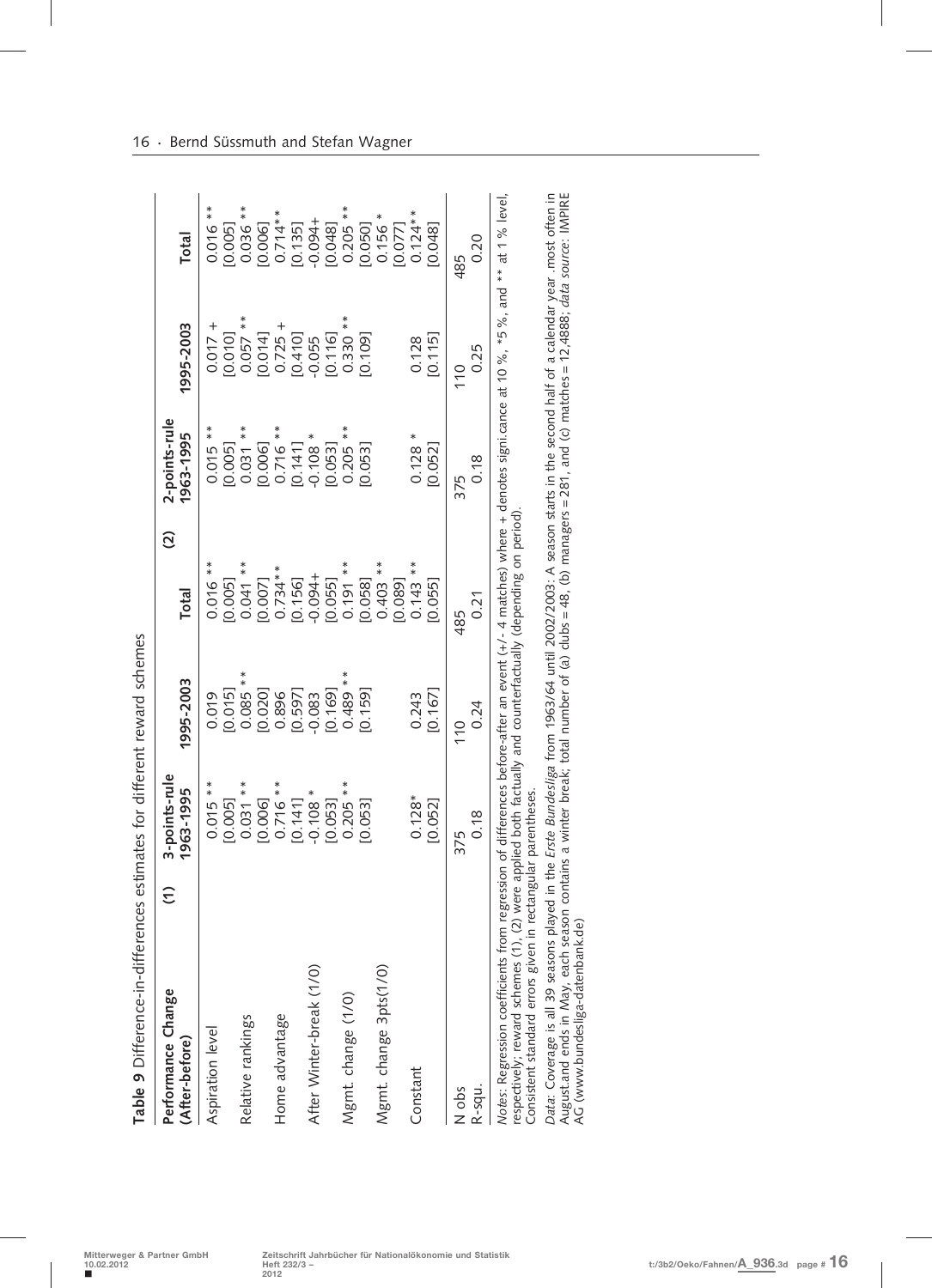|                                                                                                                                                                                                                                                                                                                                                                                           | Period 1963-1994               |                                      |                                       |                                                             | Period 1995-2003                             |                                                  |                            |                                                                           |
|-------------------------------------------------------------------------------------------------------------------------------------------------------------------------------------------------------------------------------------------------------------------------------------------------------------------------------------------------------------------------------------------|--------------------------------|--------------------------------------|---------------------------------------|-------------------------------------------------------------|----------------------------------------------|--------------------------------------------------|----------------------------|---------------------------------------------------------------------------|
| $\mathsf{Rank}_{t\text{-}1}$                                                                                                                                                                                                                                                                                                                                                              | $0.013 +$<br>[0.007]           | $0.022*$                             | $0.014 +$<br>[0.007]                  | $0.013 +$<br>[0.007]                                        | 0.027<br>0.024]                              | 0.024                                            | $0.024$ ]<br>0.031         | 0.027<br>0.024]                                                           |
| $\mathsf{Rank}_{t\text{-}1} \times \mathsf{MC}$                                                                                                                                                                                                                                                                                                                                           |                                | 0091<br>009121<br>0000000<br>000000  |                                       |                                                             |                                              | 0.0321<br>0.0041<br>0.0035+<br>0.0000            |                            |                                                                           |
| LSR                                                                                                                                                                                                                                                                                                                                                                                       | 0.008                          |                                      |                                       |                                                             |                                              |                                                  |                            | $-0.035+$                                                                 |
|                                                                                                                                                                                                                                                                                                                                                                                           | [0.006]                        |                                      |                                       | 0.006                                                       | $0.035 +$                                    |                                                  |                            | [0.020]                                                                   |
| $LSR \times MC$                                                                                                                                                                                                                                                                                                                                                                           |                                |                                      | - 0.003<br>0.008]<br>0.011]<br>0.024* |                                                             |                                              |                                                  |                            |                                                                           |
| Rel. Rank                                                                                                                                                                                                                                                                                                                                                                                 | $0.024**$                      | $0.025**$                            |                                       | $0.024**$                                                   | 0.035                                        | 0.035                                            |                            | 0.036                                                                     |
|                                                                                                                                                                                                                                                                                                                                                                                           | [0.007]                        |                                      |                                       | [0.007]                                                     | 0.022]<br>1.209+<br>1.2071<br>1.247<br>1.741 | 0.022]<br>1.210+<br>1.0.246<br>0.0.0.0.0.0.0.0.0 |                            | 0.0231<br>0.2006<br>0.2007 385<br>0.2007 3862<br>0.2007 382<br>0.2007 382 |
| Home Advantage                                                                                                                                                                                                                                                                                                                                                                            | $0.669**$                      |                                      |                                       | $0.668**$                                                   |                                              |                                                  |                            |                                                                           |
|                                                                                                                                                                                                                                                                                                                                                                                           | [0.154]                        | 0.007]<br>0.663**<br>0.011<br>0.055] | 0.0071<br>0.660*<br>0.014<br>0.01551  | 0.1541<br>0.054<br>0.0771<br>0.086                          |                                              |                                                  |                            |                                                                           |
| Winter break (WB)                                                                                                                                                                                                                                                                                                                                                                         | 0.011                          |                                      |                                       |                                                             |                                              |                                                  |                            |                                                                           |
|                                                                                                                                                                                                                                                                                                                                                                                           | [0.055]                        |                                      |                                       |                                                             |                                              |                                                  |                            |                                                                           |
| $W$ B $\times$ MC                                                                                                                                                                                                                                                                                                                                                                         |                                |                                      |                                       |                                                             |                                              |                                                  |                            |                                                                           |
|                                                                                                                                                                                                                                                                                                                                                                                           |                                |                                      |                                       |                                                             |                                              |                                                  |                            |                                                                           |
| š                                                                                                                                                                                                                                                                                                                                                                                         |                                |                                      | $0.321*$                              |                                                             | $0.576*$                                     |                                                  |                            |                                                                           |
|                                                                                                                                                                                                                                                                                                                                                                                           | $0.200**$<br>[0.054]<br>[0.029 | $0.445**$<br>[0.170]<br>-0.1         | [0.132]                               | $\begin{bmatrix} 0.106 \\ 0.240^{*} \\ 0.074 \end{bmatrix}$ | $[0.183]$<br>$0.287$                         | 0.491<br>[0.627]<br>[0.329<br>[0.462]            | 0.941*<br>[0.433]<br>0.076 |                                                                           |
| Const.                                                                                                                                                                                                                                                                                                                                                                                    |                                |                                      |                                       | 0.008                                                       |                                              |                                                  |                            |                                                                           |
|                                                                                                                                                                                                                                                                                                                                                                                           | [0.102]                        | [0.133]                              | [0.121]                               | 0.106                                                       | [0.351]                                      |                                                  | [0.418]                    | [0.361]                                                                   |
| N obs.                                                                                                                                                                                                                                                                                                                                                                                    | 371                            | 371                                  | 371                                   | 371                                                         | <u>ရွ</u>                                    | 99                                               | 99                         | 99                                                                        |
| R-squ.                                                                                                                                                                                                                                                                                                                                                                                    | 0.12                           | 0.12                                 | 0.12                                  | 0.12                                                        | 0.22                                         | 0.22                                             | 0.22                       | 0.22                                                                      |
| Notes: Regression coefficients from regression of performance differences (in league points) before-after an event (+/-4 matches), where +, *, ** denotes signicance at 10<br>5, 1 % level, respectively; the three-points reward scheme is applied counterfactually to Period I (factual two-points reward scheme regime)<br>Consistent standard errors given in rectangular parentheses |                                |                                      |                                       |                                                             |                                              |                                                  |                            |                                                                           |

A Market's Reward Scheme, Media Attention, and the Transitory Success... . 17

Table 10 Difference-in-differences estimates: Three points reward scheme Table 10 Difference-in-differences estimates: Three points reward scheme

Abbreviations:

Ranktt-1 – rank before managerial change (MC)

LSR – last season.s .nal rank

Rel. rank – relative rank as de.ned in the text

Abbreviations:<br>Rankt<sub>+1</sub> – rank before managerial change (MC)<br>LSR – last season.s .nal rank<br>Rel. rank – relative rank as de.ned in the text<br>WB – atter winter break

WB – after winter break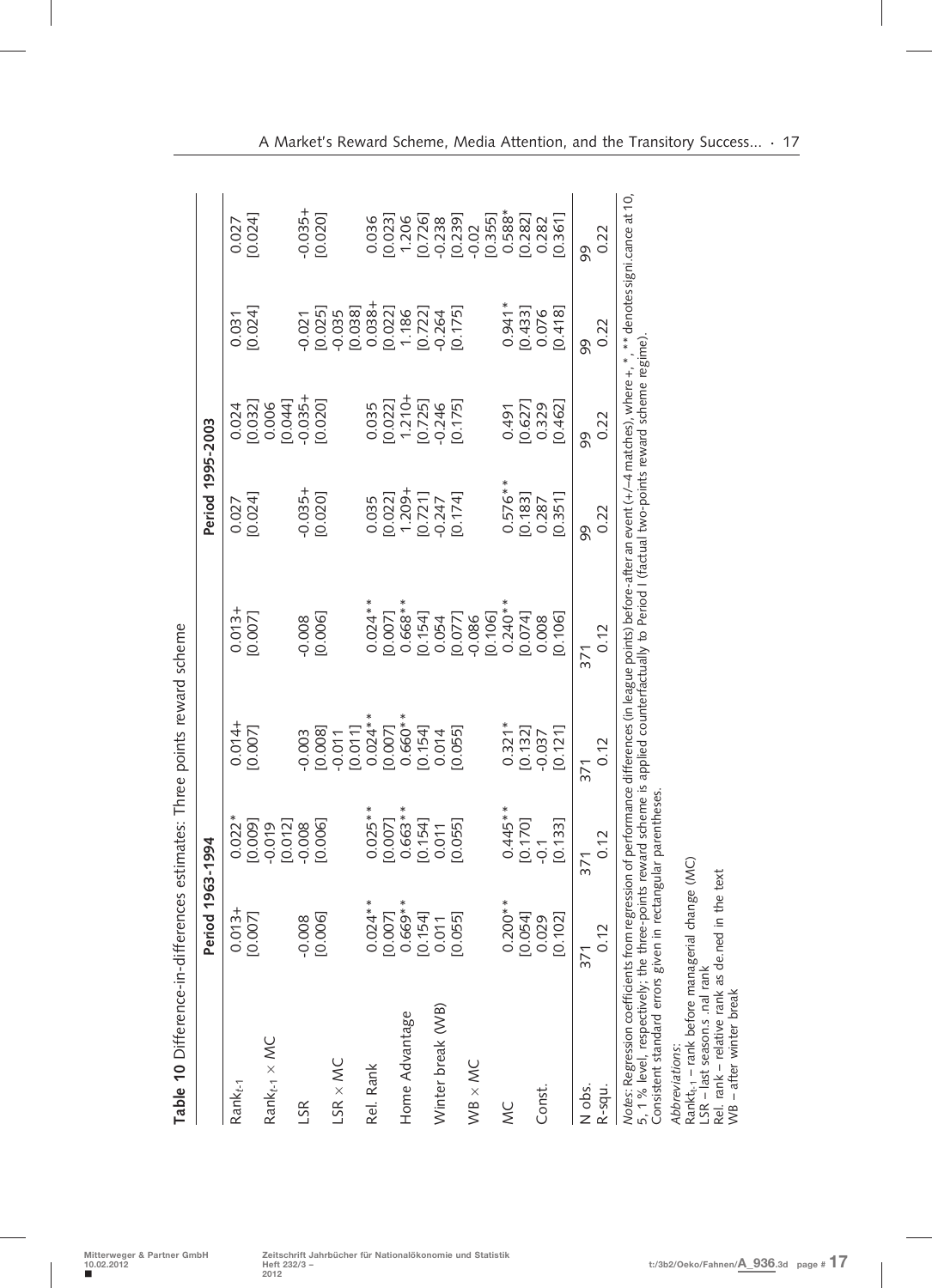| Table 11 Difference-in-differences estimates: Two points reward scheme                                                                                                                                     |                      |                      |                                                |                                                                                                                     |                        |                                                                                       |                        |                                                |
|------------------------------------------------------------------------------------------------------------------------------------------------------------------------------------------------------------|----------------------|----------------------|------------------------------------------------|---------------------------------------------------------------------------------------------------------------------|------------------------|---------------------------------------------------------------------------------------|------------------------|------------------------------------------------|
|                                                                                                                                                                                                            | Period   1963-1994   |                      |                                                |                                                                                                                     | Period II 1995-2003    |                                                                                       |                        |                                                |
| $Rank_{t-1}$                                                                                                                                                                                               | $0.013 +$<br>[0.007] | $0.022*$<br>[0.009]  | $0.014 +$<br>[0.007]                           | $0.013 +$<br>[0.007]                                                                                                | [0.016]<br>0.025       |                                                                                       | $0.027 +$<br>[910.0]   | [0.016]<br>0.025                               |
| $Rank_{t-1} \times MC$                                                                                                                                                                                     |                      | $-0.019$             |                                                |                                                                                                                     |                        | $\begin{array}{c} 0.022 \\ 0.021 \\ 0.030 \\ 0.0301 \\ 0.0301 \\ 0.024 + \end{array}$ |                        |                                                |
| LSR                                                                                                                                                                                                        | 0.008                | [0.012]<br>-0.008    | 0.003                                          | 0.008                                                                                                               | $0.024 +$              |                                                                                       | 0.014                  | $0.024 +$                                      |
|                                                                                                                                                                                                            | [0.006]              | [0.006]              |                                                | [0.006]                                                                                                             | [0.013]                | [0.014]                                                                               | [0.017]                | [0.014]                                        |
| $LSR \times MC$                                                                                                                                                                                            |                      |                      | 0.008]<br>0.011<br>0.014**<br>0.0007<br>0.060* |                                                                                                                     |                        |                                                                                       | $-0.025$               |                                                |
| Rel. Rank                                                                                                                                                                                                  | $0.024**$            | $0.025**$            |                                                | $0.024**$                                                                                                           | $0.026 +$              |                                                                                       | $[0.025]$<br>$0.028 +$ | $0.026 +$                                      |
|                                                                                                                                                                                                            | [0.007]              | [0.007]              |                                                | $[0.007]$<br>$0.668**$                                                                                              | $[0.015]$<br>$0.866 +$ | 0.026+<br>[0.015]<br>0.868+                                                           | [0.015]                | $[0.015]$<br>$0.865+$                          |
| Home Advantage                                                                                                                                                                                             | $0.669*$             | $0.663**$            |                                                |                                                                                                                     |                        |                                                                                       | $0.851 +$              |                                                |
|                                                                                                                                                                                                            | [0.154]              | [0.154]              | [0.154]                                        | [0.154]                                                                                                             | [0.486]                | [0.489]                                                                               | [0.487]                | [0.490]                                        |
| Winter break (WB)                                                                                                                                                                                          | 0.011                | $0.011$<br>$[0.055]$ | $0.014$<br>[0.055]                             |                                                                                                                     | $-0.196 +$             | $-0.195$<br>[0.118]                                                                   | $-0.208 +$             |                                                |
|                                                                                                                                                                                                            | [0.055]              |                      |                                                |                                                                                                                     | [0.117]                |                                                                                       | [811.0]                |                                                |
| $WB \times MC$                                                                                                                                                                                             |                      |                      |                                                | $0.054$<br>$[0.077]$<br>$-0.086$                                                                                    |                        |                                                                                       |                        | 0.192<br>0.161<br>0.010390<br>0.0403<br>0.1900 |
|                                                                                                                                                                                                            |                      |                      |                                                | $[0.106]$<br>$0.240**$                                                                                              |                        |                                                                                       |                        |                                                |
| š                                                                                                                                                                                                          | $0.200**$            | $0.445**$            | $0.321*$                                       |                                                                                                                     | $0.396**$              |                                                                                       | $0.655*$               |                                                |
|                                                                                                                                                                                                            | [0.054]              | [0.170]              | [0.132]                                        | [0.074]                                                                                                             | [0.124]                | 0.319<br>[0.423]<br>0.149                                                             | [0.292]                |                                                |
| Const.                                                                                                                                                                                                     | 0.029                | $\overline{O}$ .     |                                                | 0.008                                                                                                               | $0.111$<br>$[0.237]$   |                                                                                       | $-0.039$               | 0.109                                          |
|                                                                                                                                                                                                            | [0.102]              | [0.133]              | [0.121]                                        | [0.106]                                                                                                             |                        | [0.312]                                                                               | [0.282]                | [0.243]                                        |
| N obs.                                                                                                                                                                                                     | 371                  | 371                  | 371                                            | 371                                                                                                                 | 99                     | 99                                                                                    | 99                     | 99                                             |
| R-squ.                                                                                                                                                                                                     | 0.12                 | 0.12                 | 0.12                                           | 0.12                                                                                                                | 0.24                   | 0.24                                                                                  | 0.24                   | 0.24                                           |
| Notes: Regression coefficients from regression of performance differences (in league points) before-after an event (+/-4 matches), where +, *, *, * denotes signi.cance at 10<br>5.1% level. respectively: |                      |                      |                                                | the three-points reward scheme is applied counterfactually to Period II (factual three-points reward scheme regime) |                        |                                                                                       |                        |                                                |

5, 1 % level, respectively; the three-points reward scheme is applied counterfactually to Period II (factual three-points reward scheme regime) ō ⊻ 롤 5, 1 % level, respectively; the three-points reward scheme is<br>Consistent standard errors given in rectangular parentheses.<br>A*bbreviations*: see Table 10 above. Consistent standard errors given in rectangular parentheses.

Abbreviations: see Table 10 above.

# 18 · Bernd Süssmuth and Stefan Wagner

Mitterweger & Partner GmbH<br>10.02.2012<br>■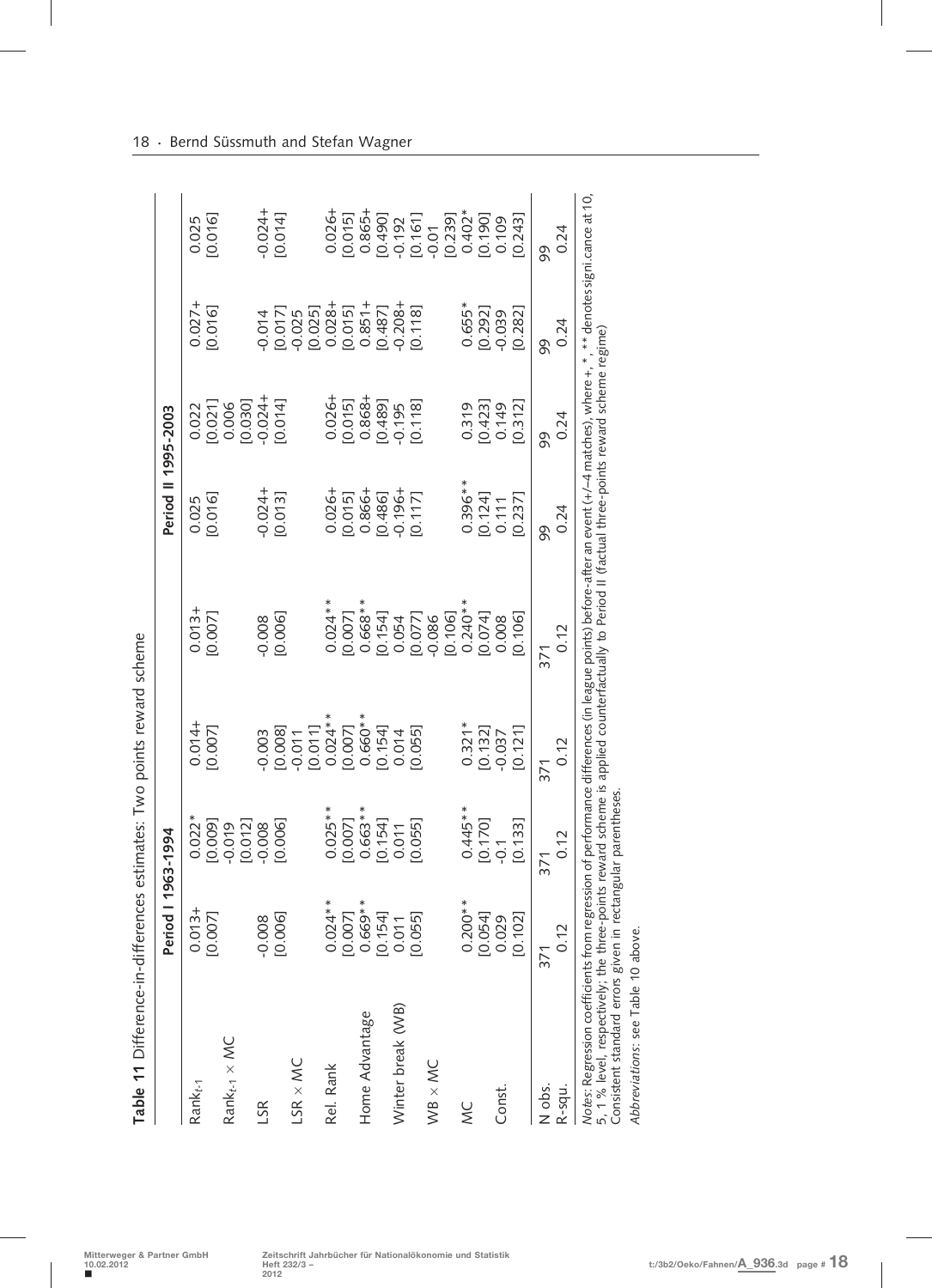|                                             |                      | Three points rule: Total period |                      |                      |                      |
|---------------------------------------------|----------------------|---------------------------------|----------------------|----------------------|----------------------|
| Rank $t-1$                                  | 0.027<br>[0.024]     | $0.022*$<br>[0.010]             | $0.017*$<br>[0.007]  | $0.015*$<br>[0.007]  | $0.015*$<br>[0.007]  |
| Rank <sub>t-1</sub> $\times$ MC             |                      | $-0.019$<br>[0.013]             |                      |                      |                      |
| Rank <sub>t-1</sub> $\times$ MC $\times$ NR |                      | $0.029**$<br>[0.007]            |                      |                      |                      |
| LSR                                         | $-0.035+$<br>[0.020] | $-0.013*$<br>[0.006]            | $-0.008$<br>[0.008]  | $-0.015*$<br>[0.006] | $-0.014*$<br>[0.006] |
| $LSR \times MC$                             |                      |                                 | $-0.020+$<br>[0.011] |                      |                      |
| $LSR \times MC \times NR$                   |                      |                                 | $0.028**$<br>[0.010] |                      |                      |
| RelativeRank                                | 0.035<br>[0.022]     | $0.028**$<br>[0.007]            | $0.028**$<br>[0.007] | $0.027**$<br>[0.007] | $0.027**$<br>[0.007] |
| HomeAdvantage                               | $1.209 +$<br>[0.721] | $0.721**$<br>[0.168]            | $0.700**$<br>[0.169] | $0.732**$<br>[0.170] | $0.736**$<br>[0.168] |
| <b>WB</b>                                   | $-0.247$<br>[0.174]  | $-0.055$<br>[0.056]             | $-0.043$<br>[0.057]  | $-0.025$<br>[0.079]  | $-0.052$<br>[0.056]  |
| $WB \times MC$                              |                      |                                 |                      | $-0.09$<br>[0.116]   |                      |
| $WB \times MC \times NR$                    |                      |                                 |                      | $0.319*$<br>[0.129]  |                      |
| <b>MC</b>                                   | $0.576**$<br>[0.183] | $0.463*$<br>[0.180]             | $0.453**$<br>[0.137] | $0.288**$<br>[0.080] | $0.203**$<br>[0.060] |
| $MC \times NR$                              |                      |                                 |                      |                      | $0.407**$<br>[0.098] |
| Const.                                      | 0.287<br>[0.351]     | $-0.004$<br>[0.139]             | $\Omega$<br>[0.127]  | 0.092<br>[0.111]     | 0.093<br>[0.106]     |
| <b>Nobs</b>                                 | 99                   | 470                             | 470                  | 470                  | 470                  |
| R-squ.                                      | 0.22                 | 0.16                            | 0.15                 | 0.14                 | 0.16                 |

Table 12 Difference-in-differences estimates, three points reward scheme: 1963-2003

Notes: see Tables 9-11. NR .new rule. Consistent standard errors in parentheses.

(WB  $\times$  MC  $\times$  NR) estimate even shows a positive sign in the specification of Table 12. Yet, the estimate is sensitive to the reward scheme applied to the data as can be seen from the insignificant estimates of the corresponding coefficient in Table 13. A similar sensitive relationship is found for the asymmetric reaction of the final rank in the last season of a club (Table 12 and 13).

## 4 Discussion and Conclusion

This paper proposed a model that by accommodating the role of media interest sought to integratedly explain the impact of introducing an asymmetric reward scheme, of managerial turnover, and of the perceived degree of ambition of a professional soccer club's athletic output. The rule change induces a higher agency cost, which is temporarily economized by clubs that change their management. This cost reducing effect temporarily enhances the athletic performance for top league clubs. As the existing literature predominantly focuses on assessing the statistical significance of coach replacement effects, the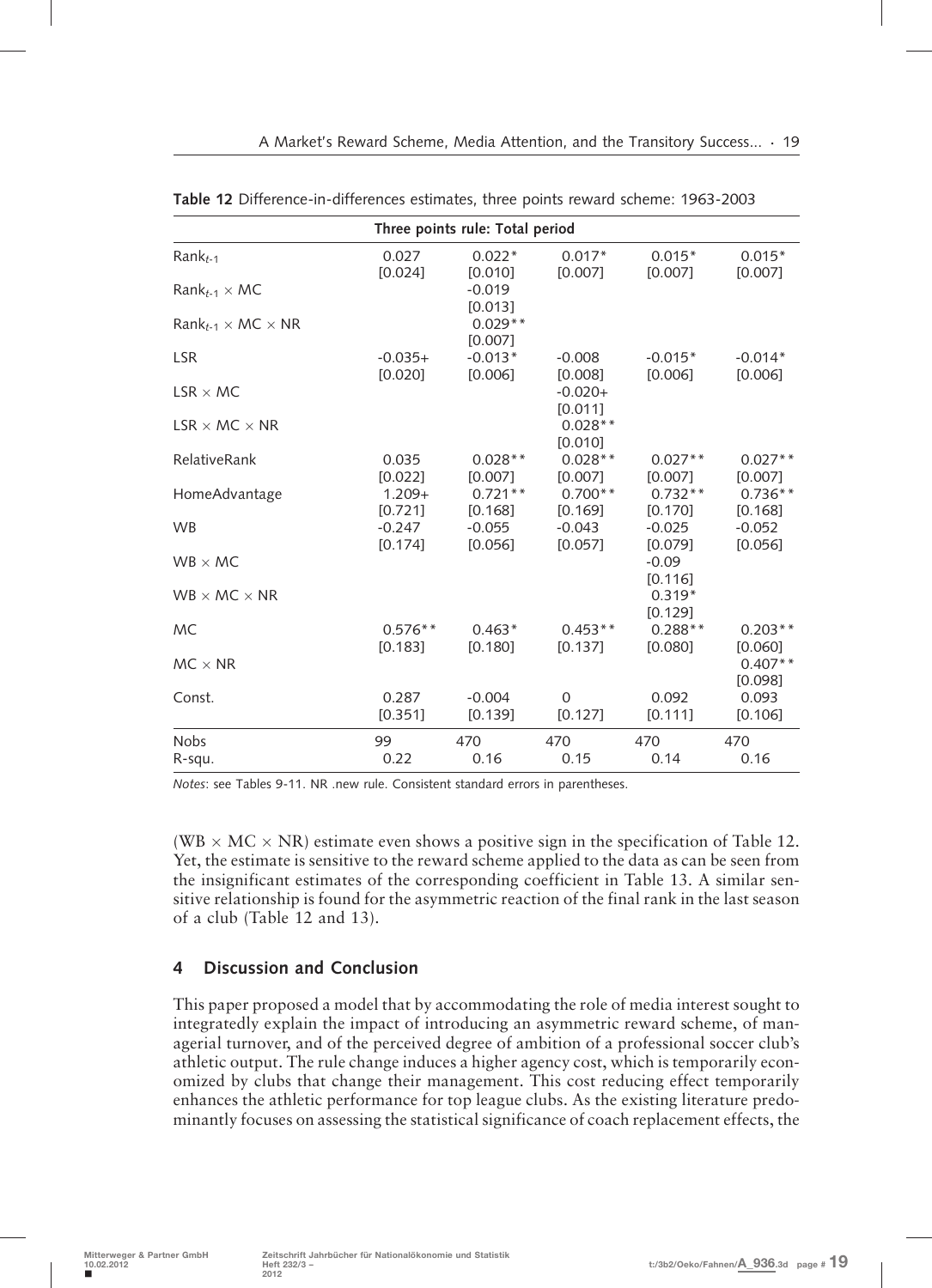#### $20$   $\cdot$  Bernd Süssmuth and Stefan Wagner

|                                             |                      | Two points rule: Total period  |                      |                      |                      |
|---------------------------------------------|----------------------|--------------------------------|----------------------|----------------------|----------------------|
| $Rank_{t-1}$                                | $+0.025$             | $0.021*$                       | $0.015*$             | $0.014*$             | $0.014*$             |
| Rank <sub>t-1</sub> $\times$ MC             | [0.016]              | [0.009]<br>$-0.016$<br>[0.011] | [0.006]              | [0.006]              | [0.006]              |
| Rank <sub>t-1</sub> $\times$ MC $\times$ NR |                      | $0.013*$<br>[0.006]            |                      |                      |                      |
| <b>LSR</b>                                  | $-0.024+$<br>[0.013] | $-0.011*$<br>[0.005]           | $-0.007$<br>[0.007]  | $-0.013*$<br>[0.005] | $-0.012*$<br>[0.005] |
| $LSR \times MC$                             |                      |                                | $-0.014$<br>[0.010]  |                      |                      |
| $LSR \times MC \times NR$                   |                      |                                | 0.01<br>[0.008]      |                      |                      |
| RelativeRank                                | $0.026+$<br>[0.015]  | $0.026**$<br>[0.006]           | $0.025**$<br>[0.006] | $0.025**$<br>[0.006] | $0.025**$<br>[0.006] |
| HomeAdvantage                               | $0.866+$<br>[0.486]  | $0.694**$<br>[0.147]           | $0.683**$<br>[0.148] | $0.696**$<br>[0.149] | $0.702**$<br>[0.148] |
| WinterBreak (WB)                            | $0.196+$<br>[0.117]  | 0.04<br>[0.050]                | $-0.033$<br>[0.050]  | $-0.009$<br>[0.069]  | $-0.037$<br>[0.050]  |
| $WB \times MC$                              |                      |                                |                      | $-0.063$<br>[0.101]  |                      |
| $WB \times MC \times NR$                    |                      |                                |                      | 0.098<br>[0.112]     |                      |
| <b>MC</b>                                   | $0.396**$<br>[0.124] | $0.424**$<br>[0.158]           | $0.382**$<br>[0.120] | $0.263**$<br>[0.069] | $0.212**$<br>[0.052] |
| $MC \times NR$                              |                      |                                |                      |                      | $0.164+$<br>[0.086]  |
| Const.                                      | 0.111<br>[0.237]     | $-0.033$<br>[0.122]            | $-0.014$<br>[0.111]  | 0.052<br>[0.097]     | 0.061<br>[0.094]     |
| <b>Nobs</b><br>R-squ.                       | 99<br>0.24           | 470<br>0.14                    | 470<br>0.14          | 470<br>0.14          | 470<br>0.14          |

Table 13 Difference-in-differences estimates, two points reward scheme: 1963-2003

Notes: see Tables 9-11. NR .new rule. Consistent standard errors in parentheses.

main contribution here lies in the fact to provide a possible structural explanation for this result. The theoretical as well as the empirical model of this paper make some simplifying assumptions that we are aware of and want to briefly discuss in this final section. First, we interpret clubs as principals and coaches as agents. Of course, the reality is a multiagents rather than a stylized two-agents world, including, in particular, also sponsors and players as central drivers of managerial change. Especially, the latter, that is players and their psychological relationship with coaches are aspects that we abstracted from in our analysis. The classical example is players giving an indirect vote of confidence or no confidence by playing or not playing to their limits in critical situations. Additionally, there might be more or less residual rights of sponsors in the decision of hiring and firing coaches that seem to make more sophisticated models such as models of limited transferable control and partial contracting (Aghion et al. 2002, 2004) more adequate than our basic model. Secondly, we suppose clubs to maximize financial payoffs. Even if this objective corresponds to maximizing win ratios as states of the world in our model map into profits, there might be other objectives like win-maximization subject to a zero-loss budget constraint (Késenne 2007) prevalent among clubs in the European soccer leagues. A final